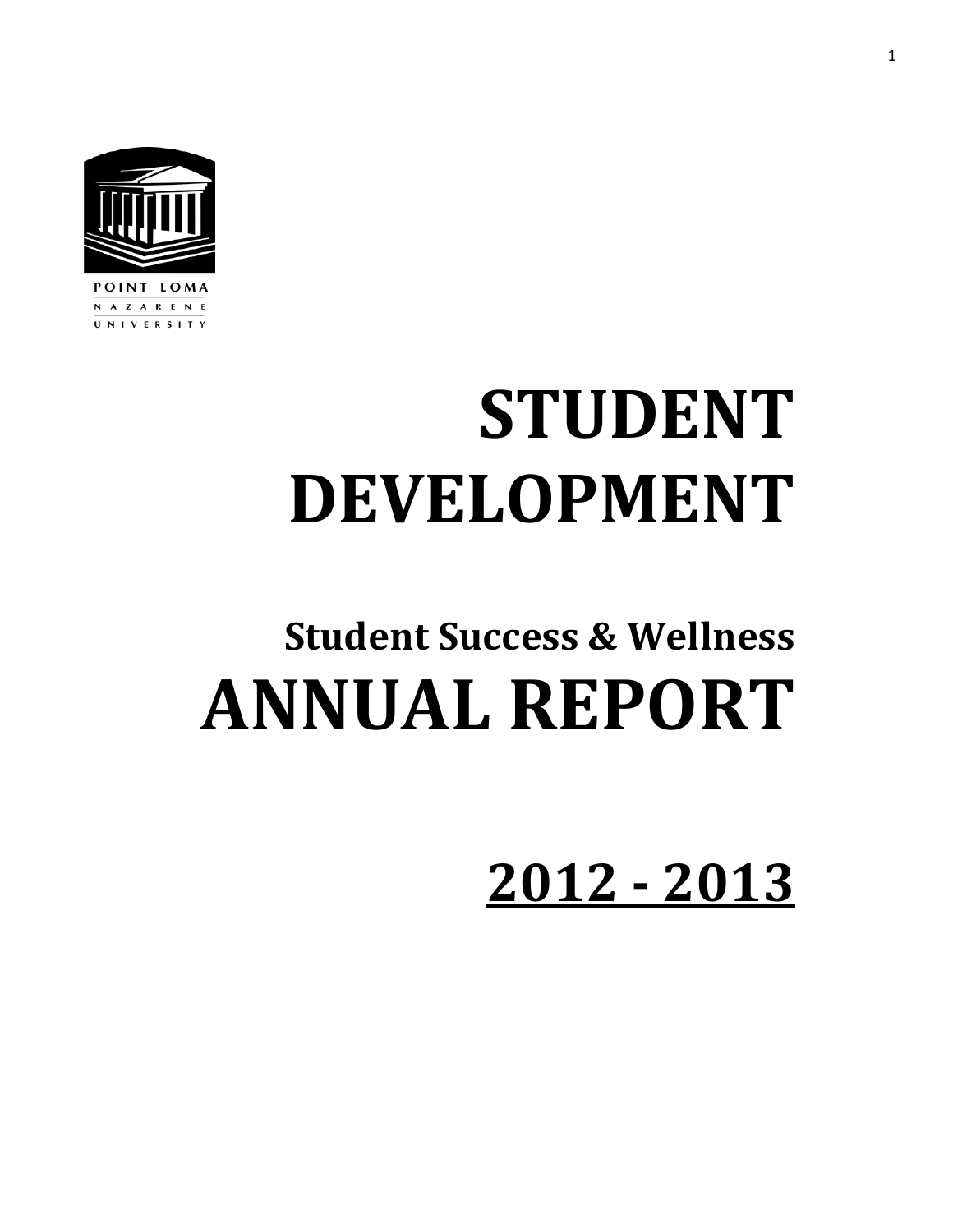# **Introduction & Summary Page from the Associate Vice President**

*"…Student Success & Wellness exists to provide a seamless continuum of programs and services that support each student's academic achievement and holistic growth."*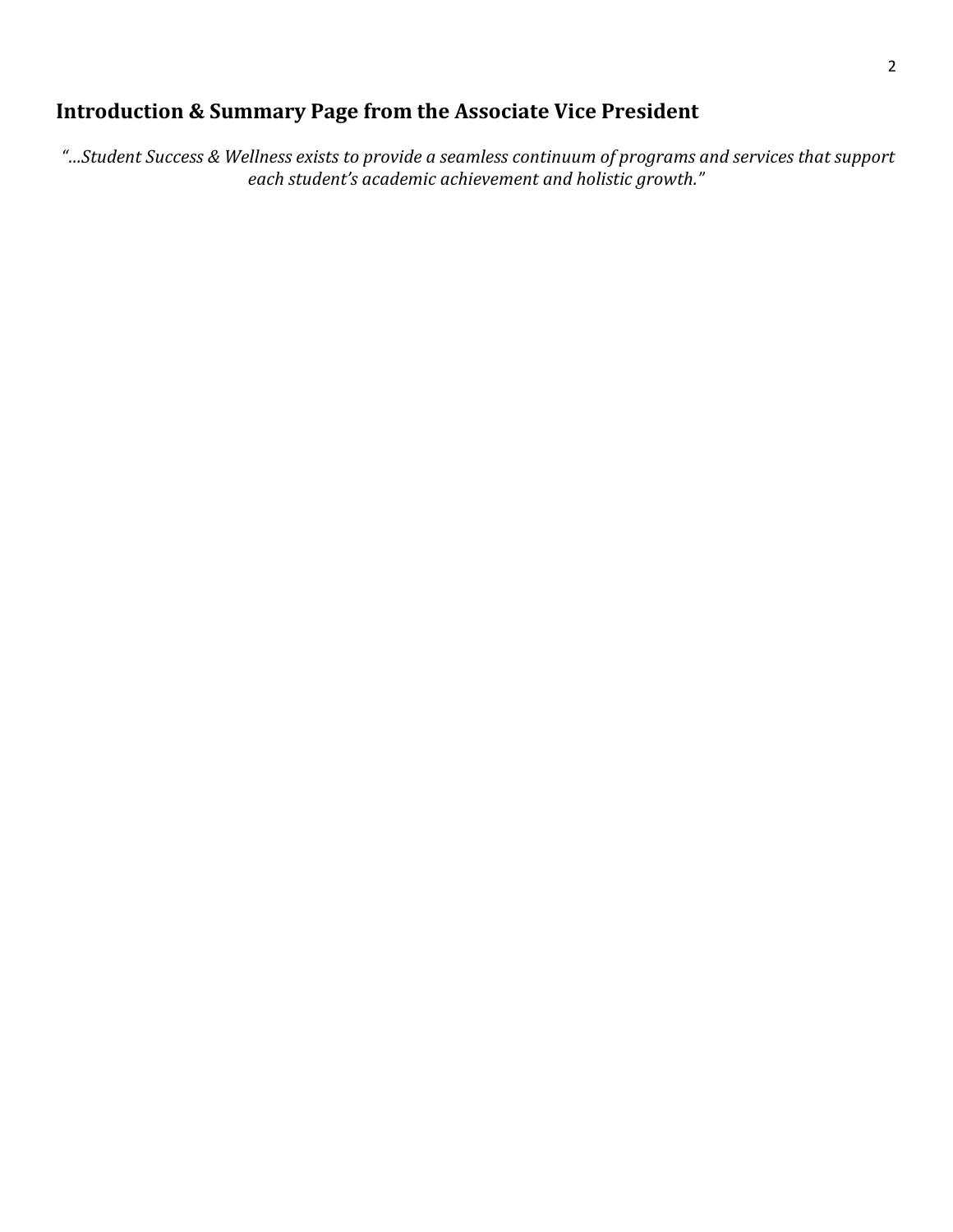# **Student Development Learning Outcomes Key**

#### **Cognitive Complexity**

- 1= Engage with others in constructive ways
- 2= Assess assumptions and considers alternative perspectives and solutions
- 3= Openness to new ideas and perspectives

#### **Knowledge Acquisition, Integration and Application**

- 4= Uses experience and other sources of information to create new insights
- 5= Seeks new information to solve problems
- 6= Makes connections between curricular and co-curricular learning
- 7= Engages in experiential activities in preparation for the workforce

#### **Humanitarianism & Civic Engagement**

- 8= A willingness to engage with individuals from a variety of abilities, cultures, ethnicities, and socioeconomic backgrounds
- 9= Demonstrates capacity to engage with the complexities of daily life in the global community
- 10= Participation in service/volunteer activities
- 11= Participates in relevant governance systems

#### **Interpersonal/Intrapersonal**

- 12= Pursuit of knowledge is integrated with beliefs, values, and action
- 13= Manages conflict constructively
- 14= Gains holistic awareness of self (including emotional, social, occupational, physical, intellectual, and spiritual)
- 15= Practices self-efficacy
- 16= Works collaboratively with others
- 17= Demonstrates civility when engaged in controversy
- 18= Demonstrates that self-interest is balanced by a sense of social responsibility

#### **Practical Competence**

- 19= Sets and pursues individual goals
- 20= Speaks and writes coherently and effectively
- 21= Uses technology ethically and effectively
- 22= Demonstrates leadership skills
- 23= Demonstrates effective stewardship of resources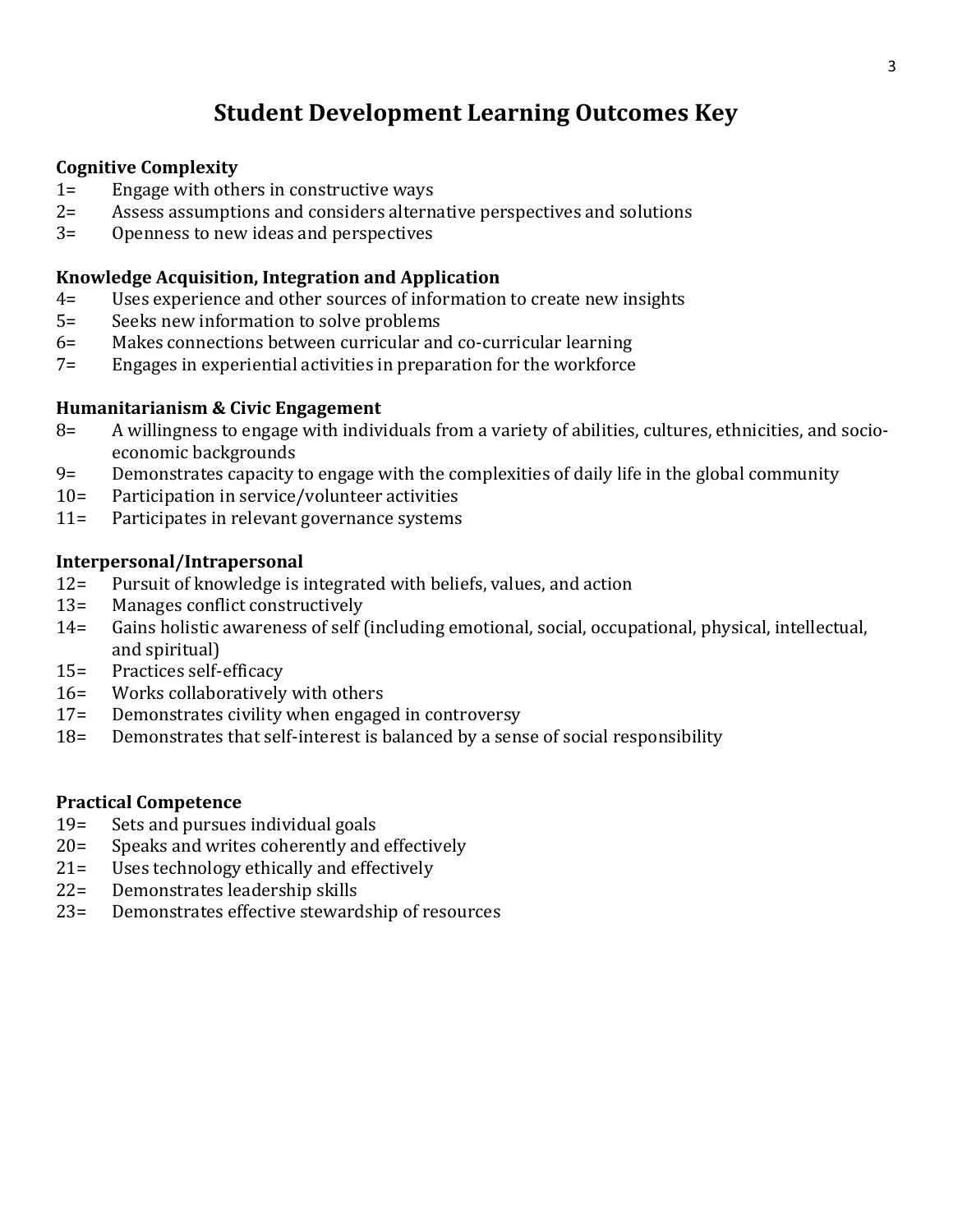#### **Point Loma Nazarene University Student Development Student Success & Wellness Intended Learning Outcomes By Program 2012-2013**

| Intended<br>Learning<br><b>Outcomes</b>                   | Cognitive<br><b>Complexity Application</b> |                |                |                         | Knowledge<br>Acquisition,<br><b>Integration &amp;</b> |              |                |              |              | &<br>Civic<br><b>Engagement</b> | Humanitarianism         |              |              | $\boldsymbol{\&}$<br>Competence | Interpersonal<br><b>Intrapersonal</b> |              |              |    |              | Competence  | <b>Practical</b>          |    |              |
|-----------------------------------------------------------|--------------------------------------------|----------------|----------------|-------------------------|-------------------------------------------------------|--------------|----------------|--------------|--------------|---------------------------------|-------------------------|--------------|--------------|---------------------------------|---------------------------------------|--------------|--------------|----|--------------|-------------|---------------------------|----|--------------|
|                                                           | $\mathbf{1}$                               | $\overline{2}$ | $\overline{3}$ | $\overline{\mathbf{4}}$ | $\overline{5}$                                        | 6            | $\overline{7}$ | 8            | 9            | 10                              | 11                      | 12           | 13           | 14                              | 15                                    | 16           | 17           | 18 | 19           | 20          | 21                        | 22 | 23           |
| <b>Student</b><br><b>Success &amp;</b><br><b>Wellness</b> | $\mathbf{X}$                               | X              | $\mathbf{X}$   | $\mathbf{X}$            | $\mathbf{X}$                                          | $\mathbf{X}$ | $\mathbf{X}$   | $\mathbf{X}$ | $\mathbf{X}$ | $\mathbf{X}$                    | X                       | $\mathbf X$  | $\mathbf{X}$ | $\mathbf X$                     | $\mathbf{X}$                          | $\mathbf{X}$ | $\mathbf{X}$ | X  | $\mathbf{X}$ | X           | $\mathbf{X}$              | X  | $\mathbf{X}$ |
| Academic<br><b>Advising</b>                               | $\mathbf{X}$                               | $\mathbf{X}$   | $\mathbf{X}$   | $\mathbf{X}$            | $\mathbf{X}$                                          | X            | X              |              |              |                                 |                         | $\mathbf{X}$ |              |                                 | X                                     | $\mathbf{X}$ | X            |    | X            | $\mathbf X$ | X                         | X  | $\mathbf{X}$ |
| Counseling<br><b>Services</b>                             | $\mathbf{X}$                               | $\mathbf{X}$   | $\mathbf{X}$   | $\mathbf{X}$            | X                                                     | X            |                | X            | X            | X                               |                         | X            | X            | X                               | X                                     | X            | X            | X  | X            |             |                           | X  | $\mathbf{X}$ |
| <b>Disability</b><br><b>Resource</b><br><b>Center</b>     | $\mathbf{X}$                               | X              | X              | $\mathbf{X}$            | X                                                     | $\mathbf{X}$ | X              | $\mathbf{X}$ |              | $\mathbf{X}$                    | $\overline{\mathbf{X}}$ | X            | X            | X                               | X                                     | X            | X            |    | X            |             | X                         | X  | $\mathbf{X}$ |
| <b>Medical</b><br><b>Services</b>                         | $\mathbf{X}$                               | $\mathbf X$    | $\mathbf X$    | X                       | $\mathbf{X}$                                          |              |                |              |              |                                 |                         | X            | $\mathbf{X}$ | X                               | X                                     | X            | $\mathbf{X}$ |    | $\mathbf{X}$ |             | $\boldsymbol{\mathrm{X}}$ | X  | $\mathbf{X}$ |
| <b>LEAP</b>                                               | $\mathbf{X}$                               | X              | X              | $\mathbf{X}$            | X                                                     | $\mathbf{X}$ | X              | X            | X            |                                 |                         |              | $\mathbf{X}$ | $\mathbf X$                     | X                                     | $\mathbf X$  |              |    | $\mathbf{X}$ | $\mathbf X$ | X                         |    |              |
| <b>Tutorial</b><br><b>Services</b>                        | $\mathbf{X}$                               | X              | $\mathbf{X}$   | $\mathbf{X}$            | $\mathbf{X}$                                          |              | X              | X            |              |                                 |                         | X            | $\mathbf{X}$ |                                 |                                       | X            |              | X  |              |             | $\boldsymbol{\mathrm{X}}$ |    | $\mathbf{X}$ |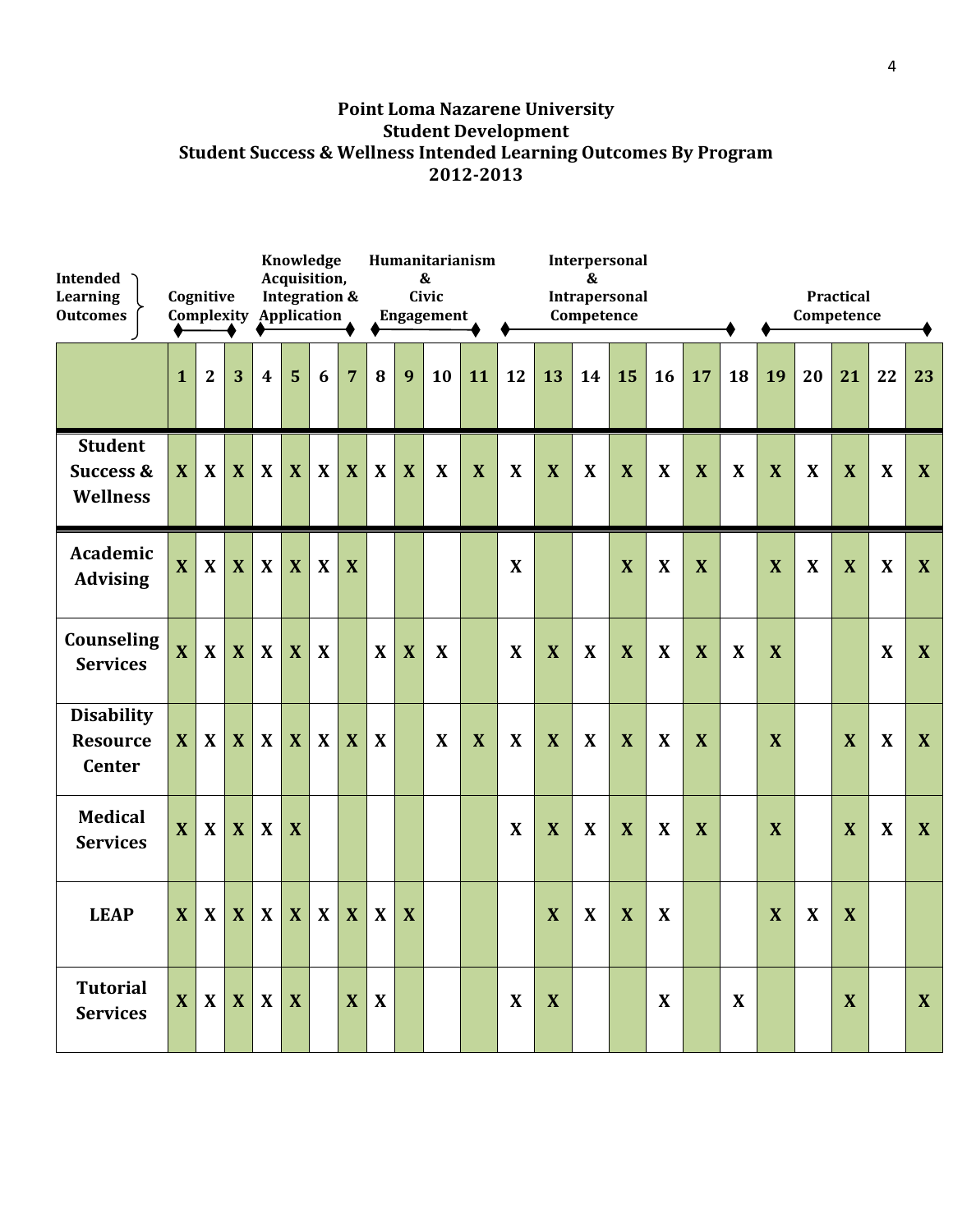# **Student Success and Wellness Academic Advising Learning Outcomes 2012-2013**



#### **Mission Statement**

Academic Advising at PLNU assists students across academic departments and specifically undeclared students with the development of meaningful educational plans consistent with their educational, career, personal, and spiritual goals.

#### **Program Overview**

Students Success and Wellness implemented a cross collaborative model to provide a variety of advisory services through the Office of Academic Advising and Counseling Services. This unique partnership assisted undergraduate students across departments as well as Undeclared Students, with the development of meaningful educational plans consistent with their academic, career, personal, and spiritual goals.

Advising facilitates multiple engagement opportunities such as:

- Freshmen Forgiveness Academic Planning
- Incoming Freshmen Registration
- Satisfactory Academic Progress Appeal Academic Improvement Planning (Financial Aid Appeal)
- Probationary Student Advising
- Strengths Based Undeclared Advising
- Medical Leave of Absence Advising
- LEAP Academic Advising
- Transfer Coursework Planning and Community College Advising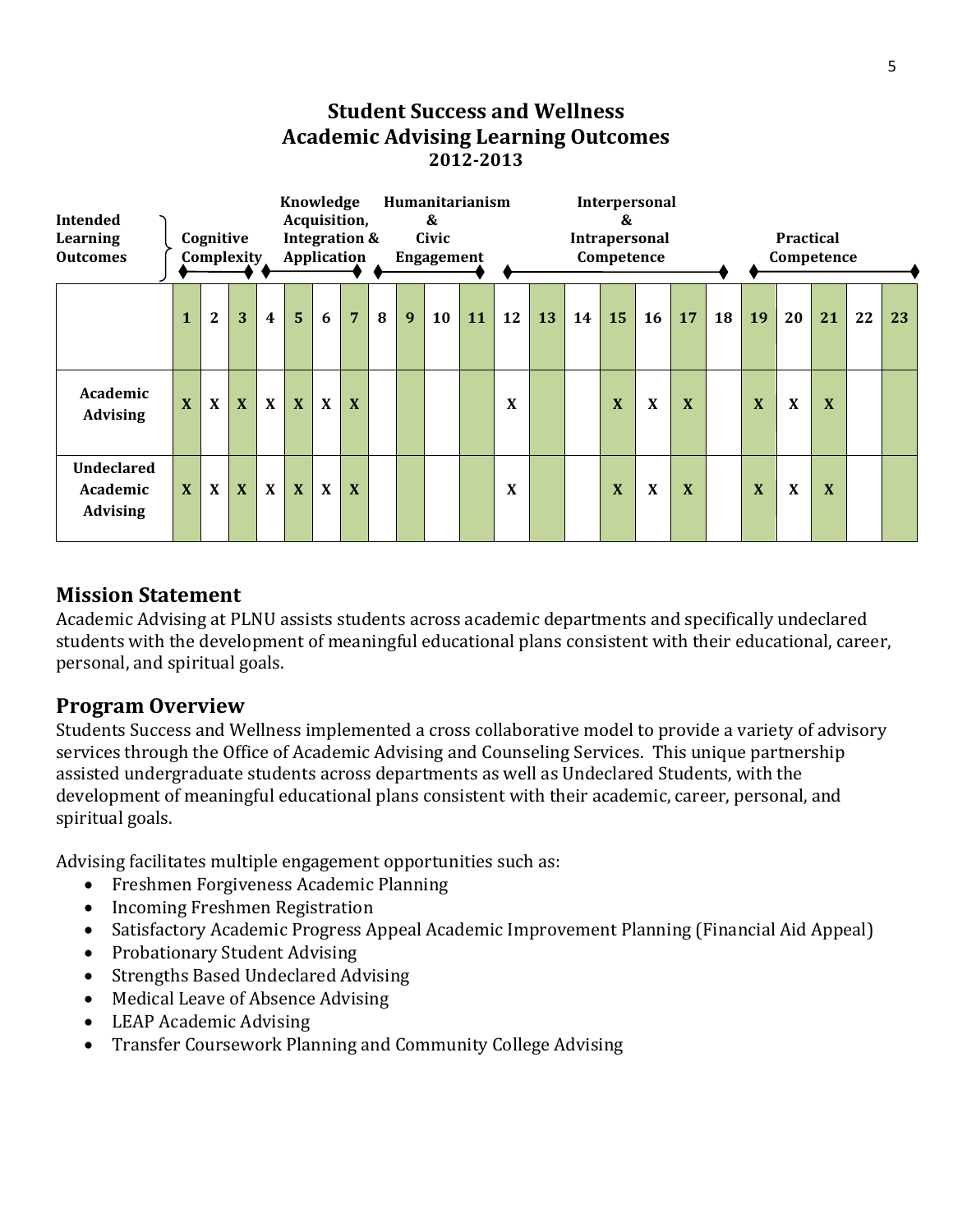SS&W Counseling Team and the Office of Academic Advising provided 198 advising contacts during the 2012/13 academic year *(Counseling Team = 148 contacts; Office of Academic Advising = 50 contacts*).

Developmental Advising, Life Skills Coaching and Strengths Based Advising strategies were implemented to facilitate the observation of learning outcomes through:

- Academic review and follow –up for Probationary (PB) and Satisfactory Academic Progress (SAP) students
- Career and/or Guidance Counseling
- Community college course selection and transfer advising
- Continual process of accumulated purposeful and directional personal contacts between advisor and student
- Declaration or change of major, minor (in collaboration with Records Office)
- Discussions exploring academic major and minor areas of interest with the goal of declaring a major
- Establishment of a caring human relationship in which the advisor must take primary responsibility for initial development
- Integration of services and expertise of academic, student, and spiritual development professionals across the university.
- Modeling and demonstrating behaviors for students to emulate that lead to holistic growth and development
- Online registration assistance
- Referrals between SS&W offices (i.e., Disability Resource Center, Wellness Medical Services) and on-campus resources (i.e., Offices of Strengths and Vocations, Student Financial Services, etc.)
- Student Portal Tutorials
- Strategies for efficient degree completion (i.e., Academic Plan and Academic Improvement Plan Development)

# **Academic Advising Learning Outcomes**

# **Cognitive Complexity**

- 1= Engage with others in constructive ways
- 2= Assess assumptions and considers alternative perspectives and solutions
- 3= Openness to new ideas and perspectives

Students participated in constructive engagement, consideration of alternative perspectives and solutions, and demonstrated openness to new ideas as they participated in the following activities:

- Academic major and minor advising (e.g., Strengths Based Advising)
- Academic review and follow –up for Probationary (PB) and Satisfactory Academic Progress (SAP) students
- Career and/or guidance counseling
- Community college course selection and transfer advising
- Declaration or change of major, minor (in collaboration with Records Office)
- Disability Support
- Referrals to on-campus resources (i.e., Offices of Strengths and Vocations, Student Financial Services, etc.)
- Strategies for efficient degree completion (i.e., Academic Plan and Academic Improvement Plan Development)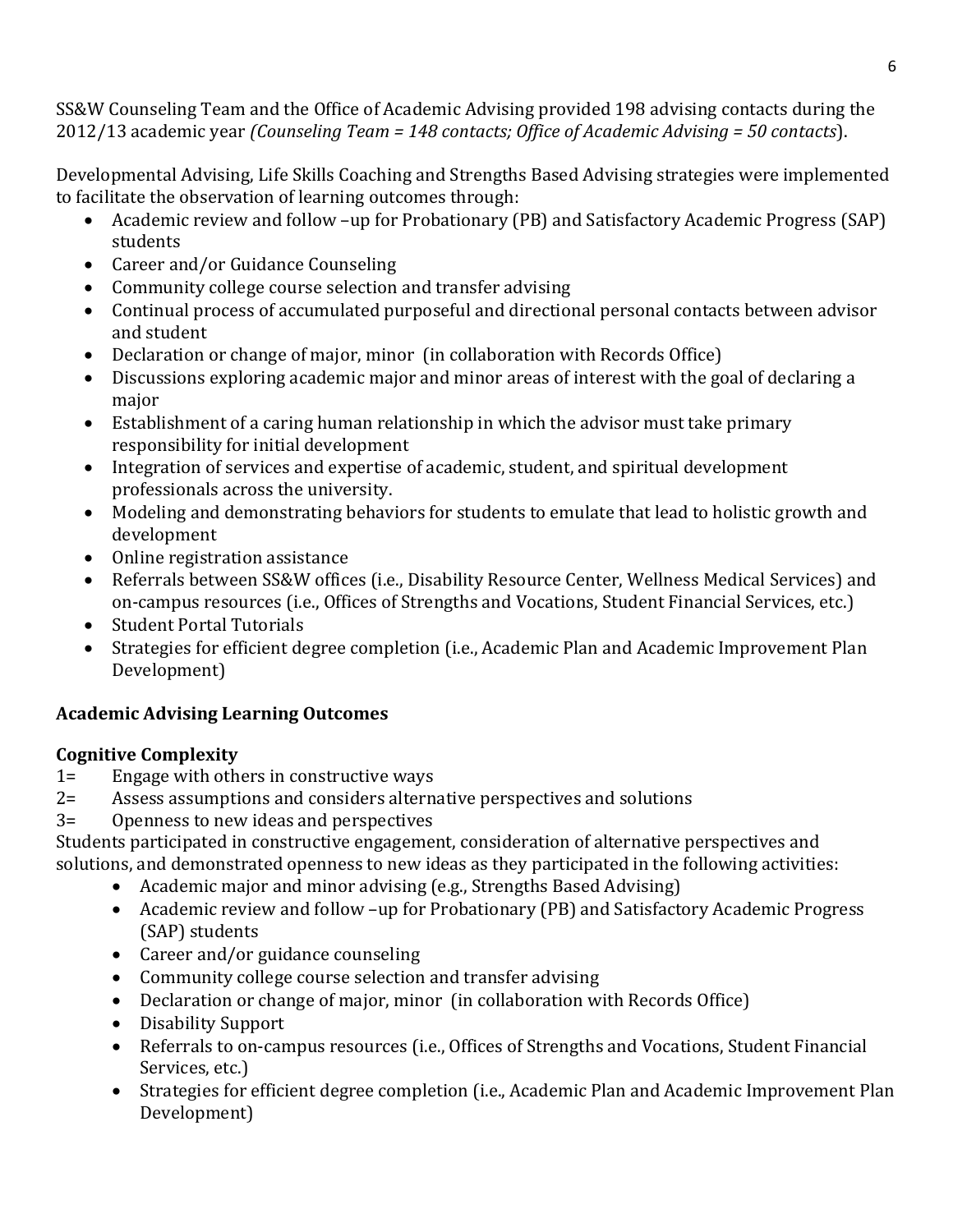#### **Knowledge Acquisition, Integration and Application**

- 4= Uses experience and other sources of information to create new insights
- 5= Seeks new information to solve problems
- 6= Makes connections between curricular and co-curricular learning
- 7= Engages in experiential activities in preparation for the workforce

Students applied and integrated academic and co-curricular information to make connections, integrate and problem solve through the following activities:

- Declaration or change of major, minor
- Contacts with Disability Support
- Follow through on referrals to on-campus resources (i.e., Offices of Strengths and Vocations, Student Financial Services, etc.)
- Developing strategies for efficient degree completion (i.e., Academic Plan and Academic Improvement Plan Development)

#### **Interpersonal/Intrapersonal**

- 12= Pursuit of knowledge is integrated with beliefs, values, and action
- 15= Practices self-efficacy
- 16= Works collaboratively with others
- 17= Demonstrates civility when engaged in controversy

Students demonstrated the capacity to manage their personal affairs, self sufficiency and vocational competence through the following:

- Academic review and follow –up for Probationary (PB) and Satisfactory Academic Progress (SAP) students
- Career assessment and/or guidance counseling/coaching (StrengthsQuest Coaching, MBTI, Strong's Interest Inventory)
- Development of strategies for efficient degree completion (i.e., Academic Plan and Academic Improvement Plan Development)

#### **Practical Competence**

- 19= Sets and pursues individual goals
- 20= Speaks and writes coherently and effectively
- 21= Uses technology ethically and effectively

Students demonstrated effective written and verbal communication and the capacity to manage the academic planning process while effectively using technology through the following activities:

- Developing strategies for efficient degree completion (i.e., Academic Plan and Academic Improvement Plan Development) using online collaboration and forms
- Using the Student Portal System to monitor and manage academic decision making process
- Online registration (i.e., PLNU WebRegistration via my.pointloma.edu)
- Community college Catalog Review and Web Registration processes (i.e., e-Catalogs, online registration systems)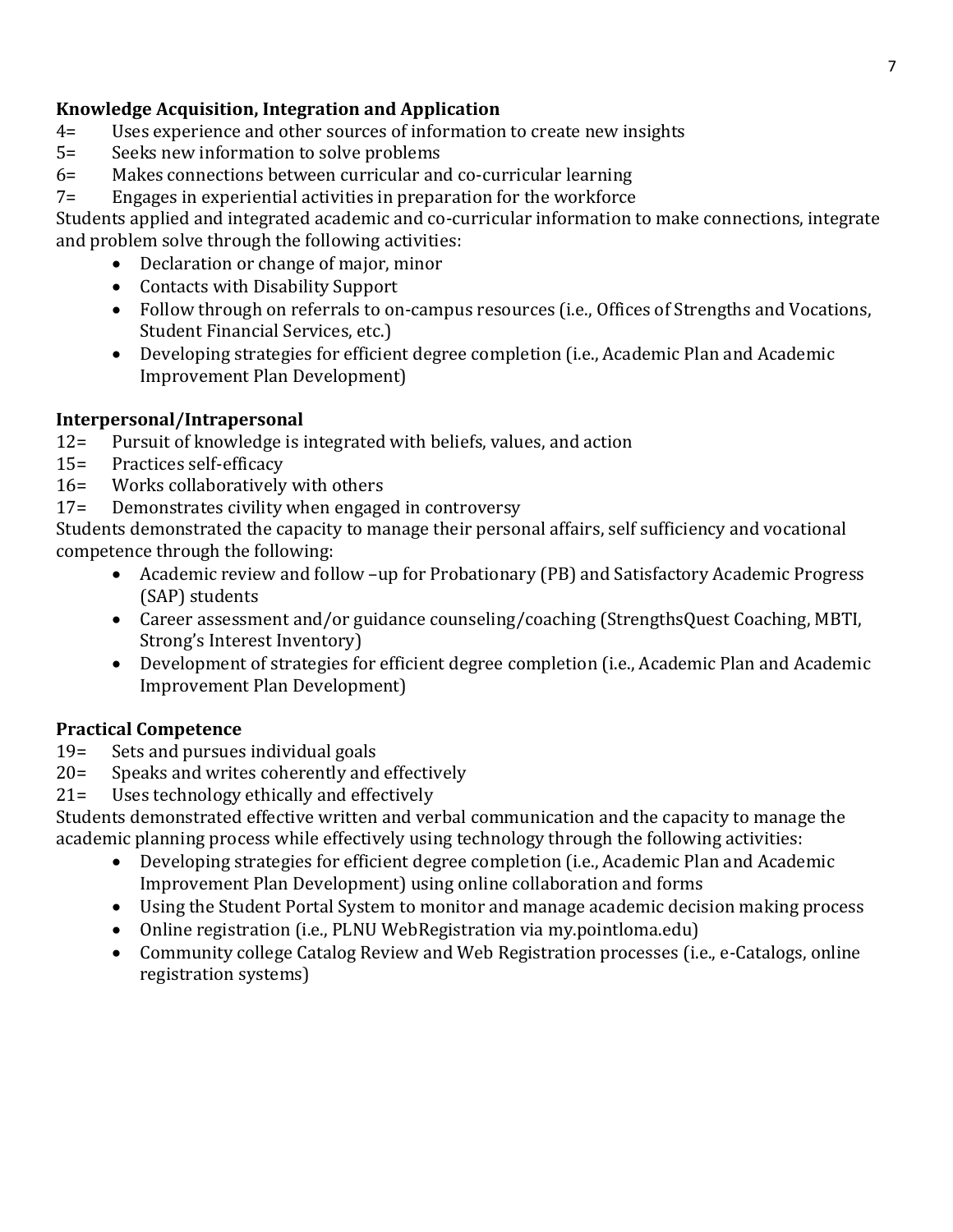# **Student Success and Wellness Counseling Services Intended Learning Outcomes 2011-2012**

|                                                     |                         |              |                |              | Knowledge                |              |                 |   | Humanitarianism |            |    |              |    |    | Interpersonal |              |    |              |              |                  |    |    |    |
|-----------------------------------------------------|-------------------------|--------------|----------------|--------------|--------------------------|--------------|-----------------|---|-----------------|------------|----|--------------|----|----|---------------|--------------|----|--------------|--------------|------------------|----|----|----|
| <b>Intended</b>                                     |                         |              |                |              | Acquisition,             |              |                 |   |                 | &          |    |              |    |    | &             |              |    |              |              |                  |    |    |    |
| Learning                                            |                         | Cognitive    |                |              | <b>Integration &amp;</b> |              |                 |   |                 | Civic      |    |              |    |    | Intrapersonal |              |    |              |              | <b>Practical</b> |    |    |    |
| <b>Outcomes</b>                                     |                         | Complexity   |                |              | Application              |              |                 |   |                 | Engagement |    |              |    |    | Competence    |              |    |              |              | Competence       |    |    |    |
|                                                     | $\mathbf{1}$            | $2^{\circ}$  | $\overline{3}$ | 4            | 5                        | 6            | $7\overline{ }$ | 8 | 9               | <b>10</b>  | 11 | 12           | 13 | 14 | 15            | 16           | 17 | 18           | 19           | 20               | 21 | 22 | 23 |
| Counseling<br><b>Services</b>                       | $\overline{\mathbf{X}}$ | $\mathbf{X}$ | $\mathbf{X}$   | $\mathbf{X}$ | $\mathbf{X}$             | $\mathbf{X}$ |                 |   |                 |            |    | $\mathbf{X}$ | X  | X  | $\mathbf{X}$  | X            | X  | $\mathbf{x}$ | X            |                  |    | X  |    |
| <b>Disability Life</b><br><b>Skills</b><br>Coaching | $\mathbf{X}$            | $\mathbf{X}$ | $\mathbf{X}$   | $\mathbf{X}$ | $\mathbf{X}$             | $\mathbf{x}$ | $\mathbf{x}$    |   |                 |            |    | X            | X  | X  | $\mathbf{x}$  | $\mathbf{x}$ | X  |              | X            | X                |    |    | X  |
| <b>Outreach</b><br><b>Education</b>                 | X                       | $\mathbf{X}$ | $\mathbf{X}$   | $\mathbf{X}$ | X                        | $\mathbf{X}$ |                 | X | X               | X          |    | X            | X  | X  | X             | X            |    | X            | $\mathbf{X}$ |                  |    | X  |    |
| <b>Undeclared</b><br>Academic<br><b>Advising</b>    | $\mathbf{x}$            | $\mathbf{X}$ | $\mathbf{X}$   | $\mathbf{X}$ | X                        | $\mathbf{X}$ | X               |   |                 |            |    | X            |    |    | X             | X            | X  |              | X            | X                | X  |    |    |

#### **Mission Statement**

Student Success and Wellness Counseling Services at Point Loma Nazarene University are dedicated to providing services to students which address the whole person including emotional, academic, social, physical, intellectual and spiritual aspects.

#### **Program Overview**

Counseling staff members assist students in achieving their full academic potential, a sense of well-being, and an understanding of their personal identity. The Counseling Services program provides services to include Individual Counseling Services (Brief Therapy Model), Disability Life Skills Coaching, Advising for Undeclared Students and Outreach Education. Counseling services in fall 2012 was staffed by 3 full-time and 2 part-time counselors. Staffing for spring 2013 was comprised of 2 full-time and 2 part-time counselors.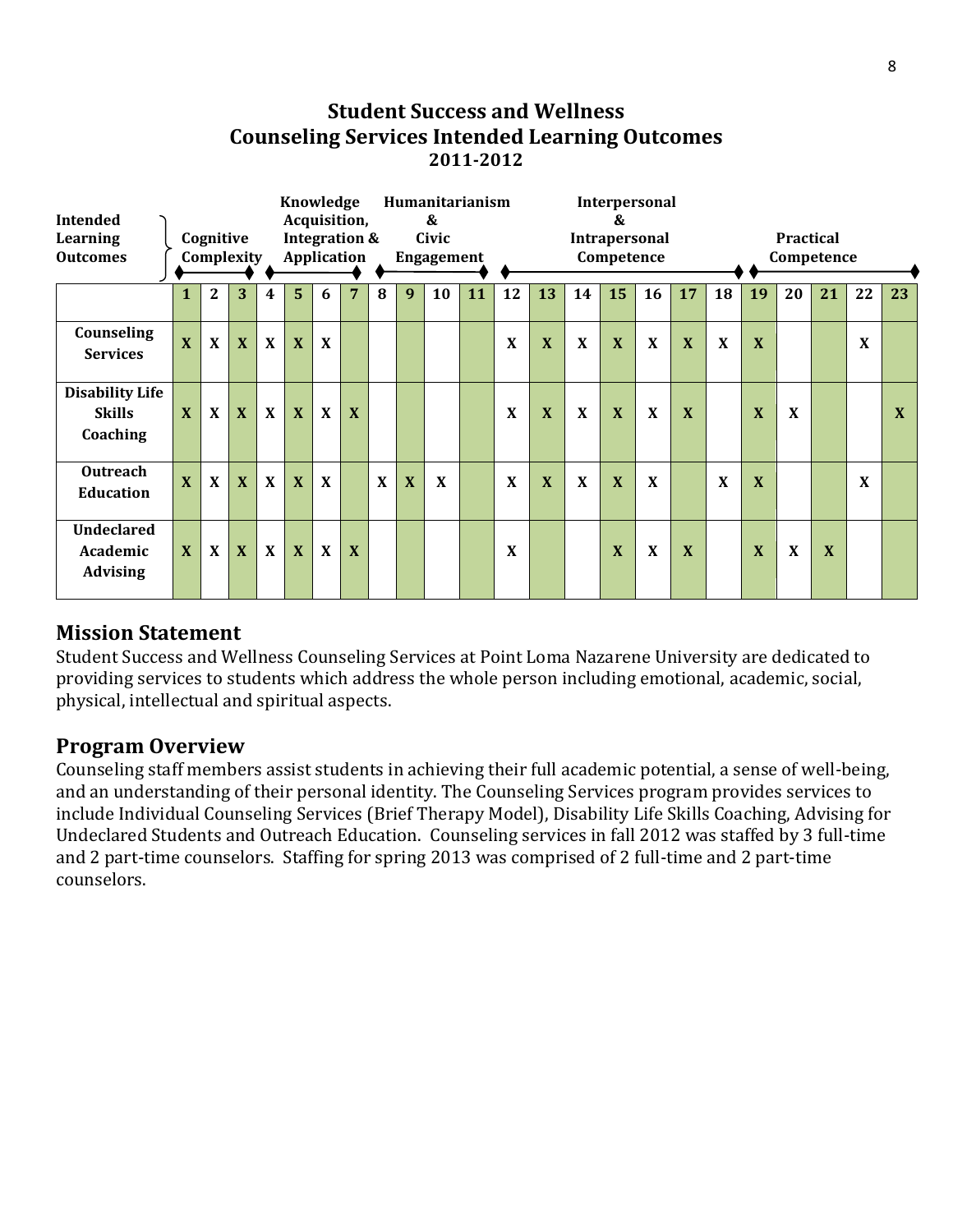# **Counseling Services Intended Learning Outcomes 2012-2013**

| Intended<br>Learning          |   | Cognitive |            |              | Knowledge<br>Acquisition,<br>Integration & |              |    |   | Humanitarianism<br>&<br>Civic |    |    |    |    | &          | <b>Interpersonal</b><br><b>Intrapersonal</b> |    |    |    | <b>Practical</b> |            |                   |    |
|-------------------------------|---|-----------|------------|--------------|--------------------------------------------|--------------|----|---|-------------------------------|----|----|----|----|------------|----------------------------------------------|----|----|----|------------------|------------|-------------------|----|
| <b>Outcomes</b>               |   |           | Complexity |              | Application                                |              |    |   | <b>Engagement</b>             |    |    |    |    | Competence |                                              |    |    |    |                  | Competence |                   |    |
|                               |   |           | 3          | 4            | 5.                                         | 6            | -8 | 9 | 10                            | 11 | 12 | 13 | 14 | 15         | 16                                           | 17 | 18 | 19 | 20               | 21         | 22                | 23 |
|                               |   |           |            |              |                                            |              |    |   |                               |    |    |    |    |            |                                              |    |    |    |                  |            |                   |    |
| Counseling<br><b>Services</b> | X | X         | X          | $\mathbf{x}$ | $\mathbf x$                                | $\mathbf{x}$ |    |   |                               |    | X  | X  | X  | X          | X                                            | X  | X  | X  |                  |            | $\mathbf{v}$<br>A |    |

# **Program Overview**

Student Success & Wellness provides brief counseling and crisis intervention to assist in identifying, preventing and processing the mental and emotional conditions which may impede a student's pursuit of academic achievement. Goals are collaboratively set and a plan is developed incorporating strategies and safe coping skills for successful goal achievement. Students enter into counseling services through selfreferral or through a variety of referral sources. Campus and community referrals are given as needed.

# **Counseling Services Learning Outcomes**

#### **Cognitive Complexity**

As students engage in the therapeutic process, they deepen their knowledge and awareness of a variety of issues and collaborate to develop strategies for personal growth and goal achievement.

- 1= Engage with others in constructive ways
- 2= Assess assumptions and considers alternative perspectives and solutions:
- 3= Openness to new ideas and perspectives

#### **Knowledge Acquisition, Integration and Application**

Students observe positive communication and behavioral modeling through the therapeutic relationship. Through varied clinical interventions and experiential learning, students develop new approaches to problem solving and expand their awareness and use of campus co-curricular resources.

- 4= Uses experience and other sources of information to create new insights
- 5= Seeks new information to solve problems
- 6= Makes connections between curricular and co-curricular learning

#### **Interpersonal/Intrapersonal**

Students integrate understanding about themselves with knowledge and experience gained through counseling in order to achieve their goals through self-advocacy and collaboration with others, while maintaining congruency with their personal belief systems in the midst of societal pressures common to campus life.

- 12= Pursuit of knowledge is integrated with beliefs, values, and action
- 15= Practices self-efficacy
- 16= Works collaboratively with others
- 17= Demonstrates civility when engaged in controversy
- 18= Demonstrates that self- interest is balanced by a sense of social responsibility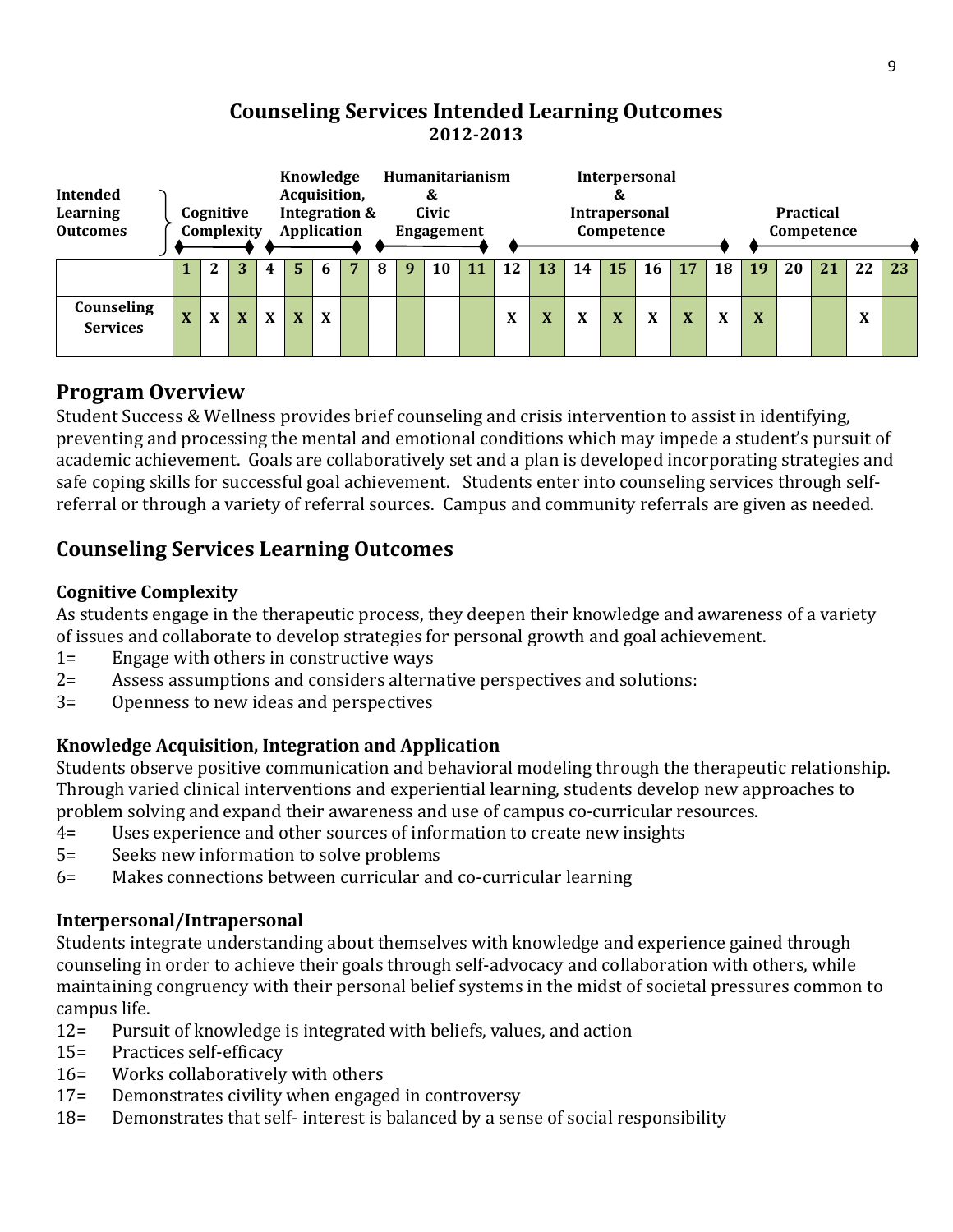#### **Practical Competence**

Students acknowledge valuing their personal growth and goal achievement and report referring their fellow students to counseling services to receive the same benefit.

- 19= Sets and pursues individual goals<br>22= Demonstrates leadership skills
- Demonstrates leadership skills

#### **Counseling Services Summary Statistics 2012 – 2013**

|                  |               | <b>COUNSELING</b> | <b>COACHING</b>  | <b>ADVISING</b>  | <b>SASSI</b>     |
|------------------|---------------|-------------------|------------------|------------------|------------------|
| <b>FALL 2012</b> |               |                   |                  |                  |                  |
| COUNSELOR        | <b>VISITS</b> |                   |                  |                  |                  |
| 1                | 17            | 17                | $\boldsymbol{0}$ | $\boldsymbol{0}$ | $\boldsymbol{0}$ |
| $\overline{2}$   | 96            | 76                | $\boldsymbol{0}$ | 18               | $\overline{c}$   |
| 3                | 177           | 109               | 31               | 32               | 5                |
| $\overline{4}$   | 205           | 170               | 9                | 25               | 1                |
| 5                | 188           | 133               | 32               | 23               | $\boldsymbol{0}$ |
| <b>TOTAL</b>     | 683           | 505               | 72               | 98               | 8                |

|                    |               | <b>COUNSELING</b> | <b>COACHING</b> | <b>ADVISING</b>  | <b>SASSI</b>     |
|--------------------|---------------|-------------------|-----------------|------------------|------------------|
| <b>SPRING 2013</b> |               |                   |                 |                  |                  |
| COUNSELOR          | <b>VISITS</b> |                   |                 |                  |                  |
| $\mathbf{1}$       | 77            | 76                | $\mathbf{1}$    | $\boldsymbol{0}$ | $\boldsymbol{0}$ |
| $\overline{2}$     | 82            | 55                | 17              | 8                | $\overline{2}$   |
| 3                  | 212           | 112               | 58              | 26               | 16               |
| $\overline{4}$     | 71            | 61                | $\mathbf{1}$    | 3                | 6                |
| 5                  | 238           | 163               | 56              | 13               | 6                |
| <b>TOTAL</b>       | 680           | 467               | 133             | 50               | 30               |

| <b>TOTALS 2012/13</b> | <b>COUNSELING</b> | <b>COACHING</b> | <b>ADVISING</b> | <b>SASSI</b> |
|-----------------------|-------------------|-----------------|-----------------|--------------|
| 1363                  | 972               | 205             | 148             | 38           |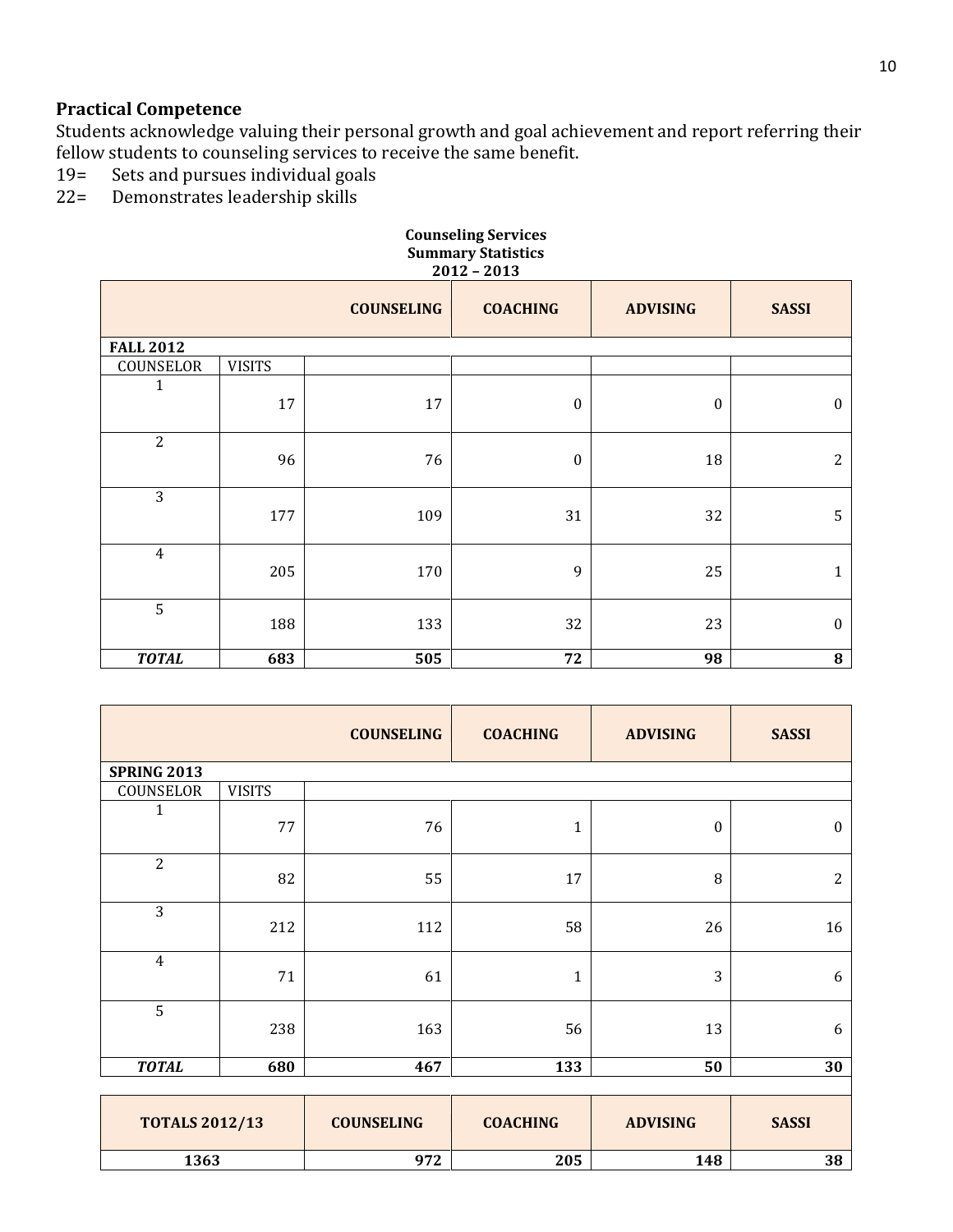# **Disability Life Skills Coaching Learning Outcomes 2012 - 2013**



# **Mission Statement**

Disability Life Skills Coaching supports students with disabilities to maximize successful participation in curricular and co-curricular opportunities offered by the university.

# **Program Overview**

Disability Life Skills Coaching provided 205 student visits in 2012-2013. Wellness Center Counseling Team worked in collaboratively with the Disability Resource Center to address students' academic and spiritual needs and promote retention of students. Coaching emphasizes the importance of developing skills of self-advocacy, self-respect, and personal responsibility.

The coach helps the student develop internal and external structures to focus priorities and develop an action plan to address the areas of need. Coaches assist students by providing emotional support, behavioral strategies and resource options to facilitate their successful participation academically, emotionally, and socially at PLNU.

Disability Life Skills Coaching provided sessions to students who have learning, psychological, physical and/or medical disability. Students are referred from the Disability Resource Center or from the Counselors in SS&W for Life Skills Coaching in order to provide a seamless continuum of service. The coaching relationship is established to help guide the student's self-exploration to identify areas of challenge and need personally and academically and to provide support and accountability.

# **Disability Life Skills Coaching Learning Outcomes**

#### **Cognitive Complexity**

Students enlarged their understanding and increased their ability to navigate college life by engaging with Life Skills Coaches as needed throughout the year to receive information and discuss issues pertinent to their individual needs.

**1= Engage with others in constructive ways**  Coaching sessions as needed or on a weekly basis challenge assumptions, offer alternative perspectives and assist students with problem solving to implement solutions supporting a successful college experience.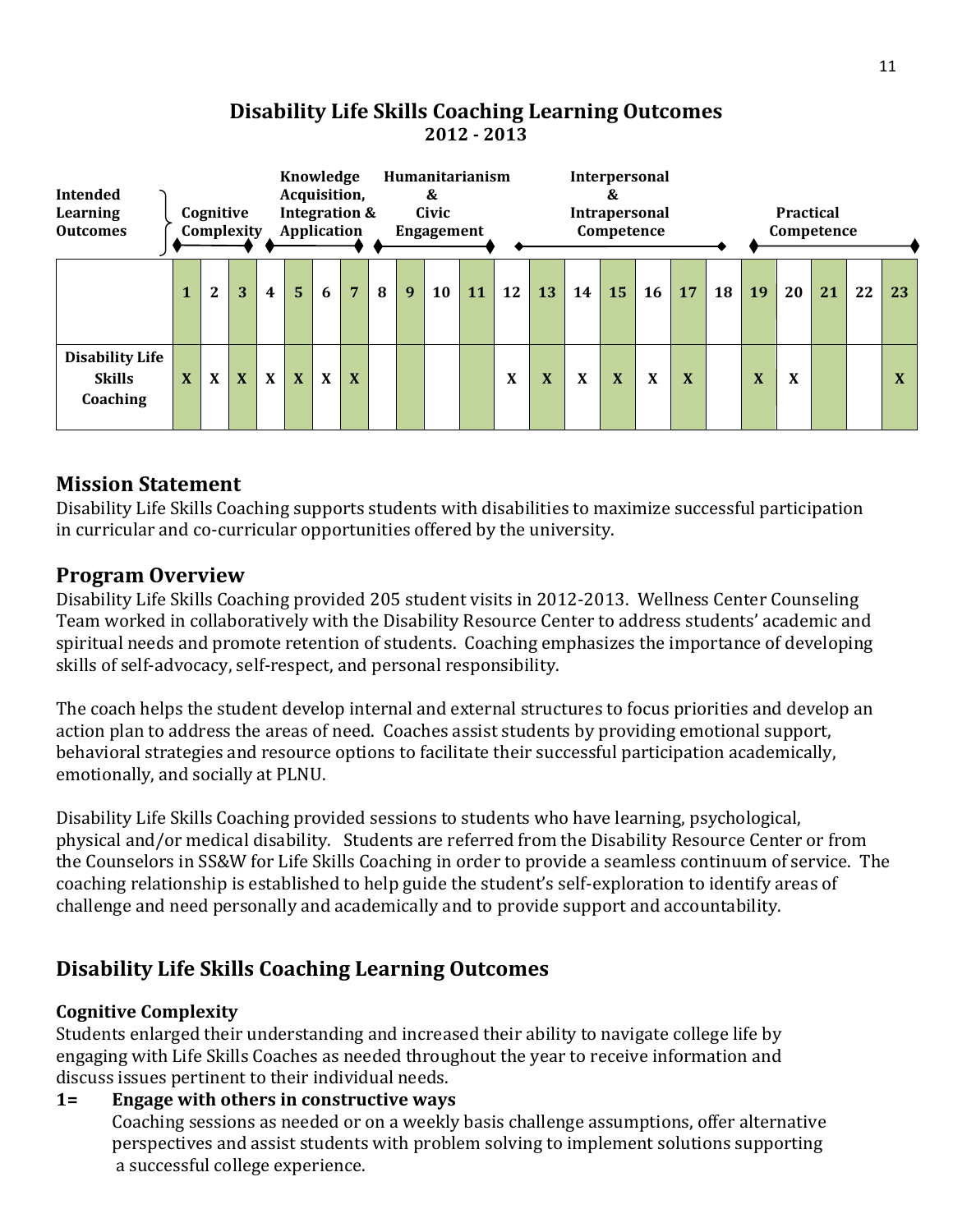#### **2= Assess assumptions and considers alternative perspectives and solutions**

Through these coaching sessions, students are encouraged to consider new ideas and perspectives that facilitate personal growth and academic success.

#### **3= Openness to new ideas and perspectives** Students enlarge their understanding and increase their ability to navigate college life by engaging with Disability Life Skills Coaches as needed throughout the year to explore new techniques and new ways of thinking and behaving, as well as to expand their awareness of campus and community resources.

### **Knowledge Acquisition, Integration and Application**

Students blend past experience with successful strategies with new approaches learned through life skills coaching sessions to create a personalized support plan.

- **4= Uses experience and other sources of information to create new insights**  In meetings with the life skills coaches, students work on creative problem solving and practical application of new information in order to enhance their college experience and overall health.
- **5= Seeks new information to solve problems** Meaningful relationships with life skills coaches help students connect with co-curricular activities to learn to balance academic and social life.
- **6= Makes connections between curricular and co-curricular learning** Coaching sessions enlarge student perspectives concerning job/career choices, empowering them to engage in experiential activities through OSV.
- **7= Engages in experiential activities in preparation for the workforce** Coaching sessions enable students to increase their range of successful interpersonal and social interactions and involvement in campus and community life.

#### **Interpersonal/Intrapersonal**

Regular meetings with Disability Life Skills Coaches provide a safe environment for disclosure with accountability, allowing students to explore the congruence between their beliefs, values and actions in daily life.

# **12= Pursuit of knowledge is integrated with beliefs, values, and action**

Strategies for conflict resolution are explored and practiced in coaching sessions.

- **13= Manages conflict constructively** Students grow emotionally, socially, intellectually and spiritually through multiple levels of interaction with Life Skills Coaches.
- **14= Gains holistic awareness of self (including emotional, social, occupational, physical, intellectual and spiritual)**

Insights gained through accountability sessions with the Life Skills Coaches validate student successes and enable students to accept responsibility for failure with a constructive outlook. Students learn to self-correct and adjust their efforts to achieve personal goals.

#### **15= Practices self-efficacy**

Students practice collaboration in a supportive environment coaching sessions and assignments.

#### **16= Works collaboratively with others**

Accountability sessions with Life Skills Coaches encourage students to adopt healthy attitudes and habits to support living in community.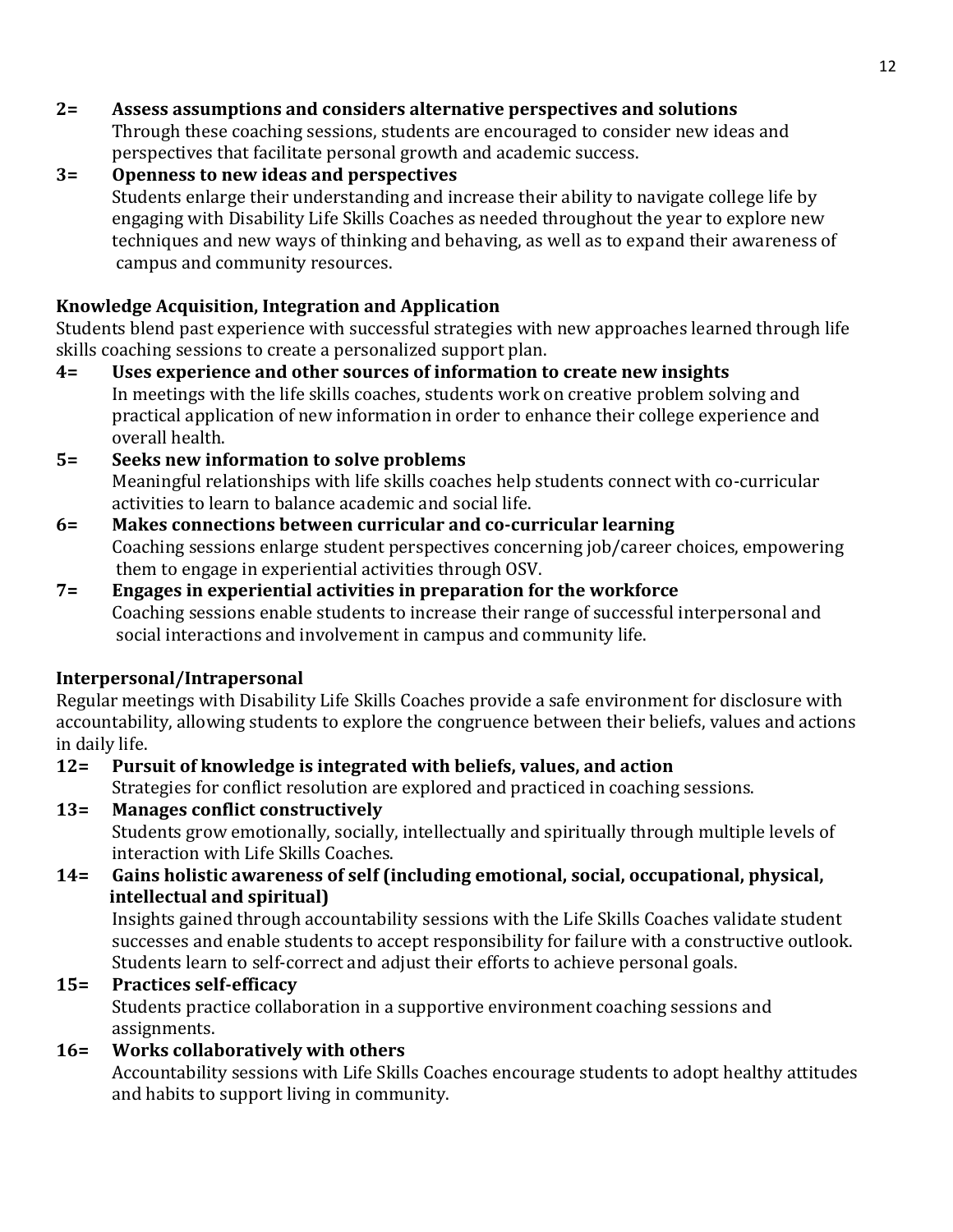#### **17= Demonstrates civility when engaged in controversy**

Students learn to balance self-interest with social responsibility through their interactions with Life Skills Coaches.

#### **Practical Competence**

Students identify individual goals and develop a personalized plan to reach those goals, during coaching sessions.

# **19= Sets and pursues individual goals**

Students gain personal knowledge, expand their decision-making abilities, and work on practical application of life skills through coaching sessions.

#### **Disability Life Skills Coaching Summary Statistics 2012/13**

| <b>Fall 2012</b>    |                        |  |  |  |  |  |  |
|---------------------|------------------------|--|--|--|--|--|--|
| Counselor           | <b>Coaching Visits</b> |  |  |  |  |  |  |
|                     | U                      |  |  |  |  |  |  |
| $\overline{2}$      | 0                      |  |  |  |  |  |  |
| 3                   | 31                     |  |  |  |  |  |  |
| 4                   | 9                      |  |  |  |  |  |  |
| 5                   | 32                     |  |  |  |  |  |  |
| <b>TOTAL</b>        | 72                     |  |  |  |  |  |  |
|                     |                        |  |  |  |  |  |  |
| Spring 2013         |                        |  |  |  |  |  |  |
| Counselor           | <b>Coaching Visits</b> |  |  |  |  |  |  |
|                     |                        |  |  |  |  |  |  |
| 2                   | 17                     |  |  |  |  |  |  |
| 3                   | 58                     |  |  |  |  |  |  |
| 4                   |                        |  |  |  |  |  |  |
| 5                   | 56                     |  |  |  |  |  |  |
| <b>TOTAL</b><br>133 |                        |  |  |  |  |  |  |
|                     | TOTAL $12/13 = 205$    |  |  |  |  |  |  |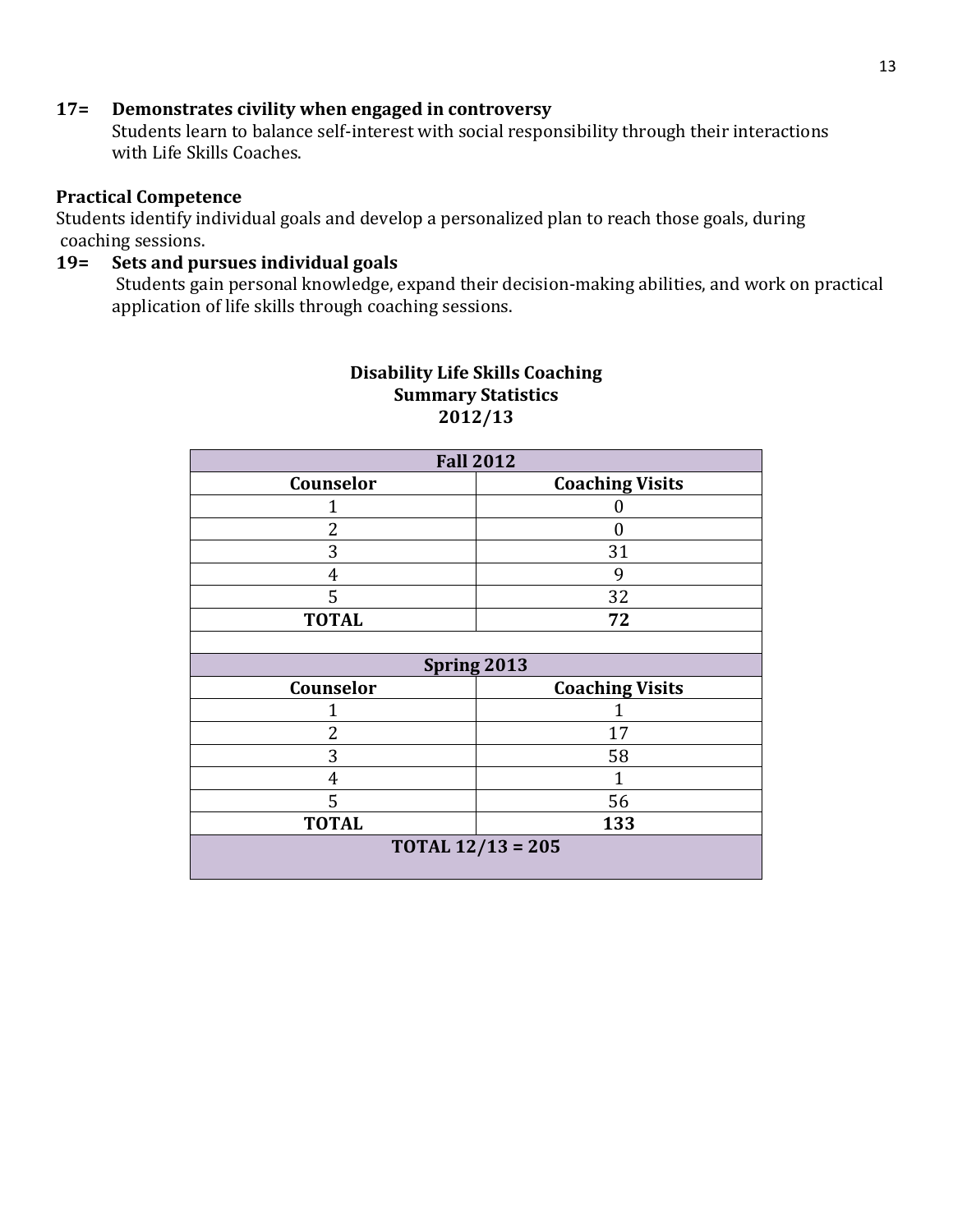# **Outreach Education Intended Learning Outcomes 2011-2012**



#### **Mission Statement**

Outreach Education promotes and delivers multiple prevention strategies to positively affect the campus environment.

#### **Program Overview**

Outreach Education is the promotion and delivery of multiple prevention strategies that positively affect the campus environment and thereby, have a large scale impact on the entire campus community. This approach represents a focus upon prevention and suggests leadership roles that postsecondary administrators, faculty, other campus officials, and students can play to reduce problems associated with a myriad of physical and emotional health issues and promote academic achievement.

These strategies include, but are not limited, to the following: National Depression Screening, Wellness Wednesdays, Alcohol Awareness Day, and Paws Awhile Stress Reduction outreach activities.

Approximately **450 students** participated in a variety of engagement activities that integrated academic learning and student development processes such as:

- *Wellness Wednesdays*  Weekly dining hall forums, displays, and delivery of materials designed to inform students about key issues in health care that currently impact their lives and often will have an impact on their quality of life in the future and decision-making processes related to health and wellness.
- *Depression Screenings*  In conjunction with National Depression Screening Day, the Wellness Center's clinical and professional staff conducted two National Depression Screening Days by administering, interpreting, and sharing the results of a Depression, Anxiety, Bi-Polar, and PTSD screening tool to students who voluntarily participate in the screening events.
- *Alcohol Awareness Day* –SS&W Counseling Team in collaboration with PLNU Department of Public Safety, California Highway Patrol and Mothers Against Drunk Driving (MADD) conducted a oneday outdoor fair on Café Lane, which included informational booths, brochures, CHP Sobriety-Check activities, and the MADD "DUI Wrecked Car" display.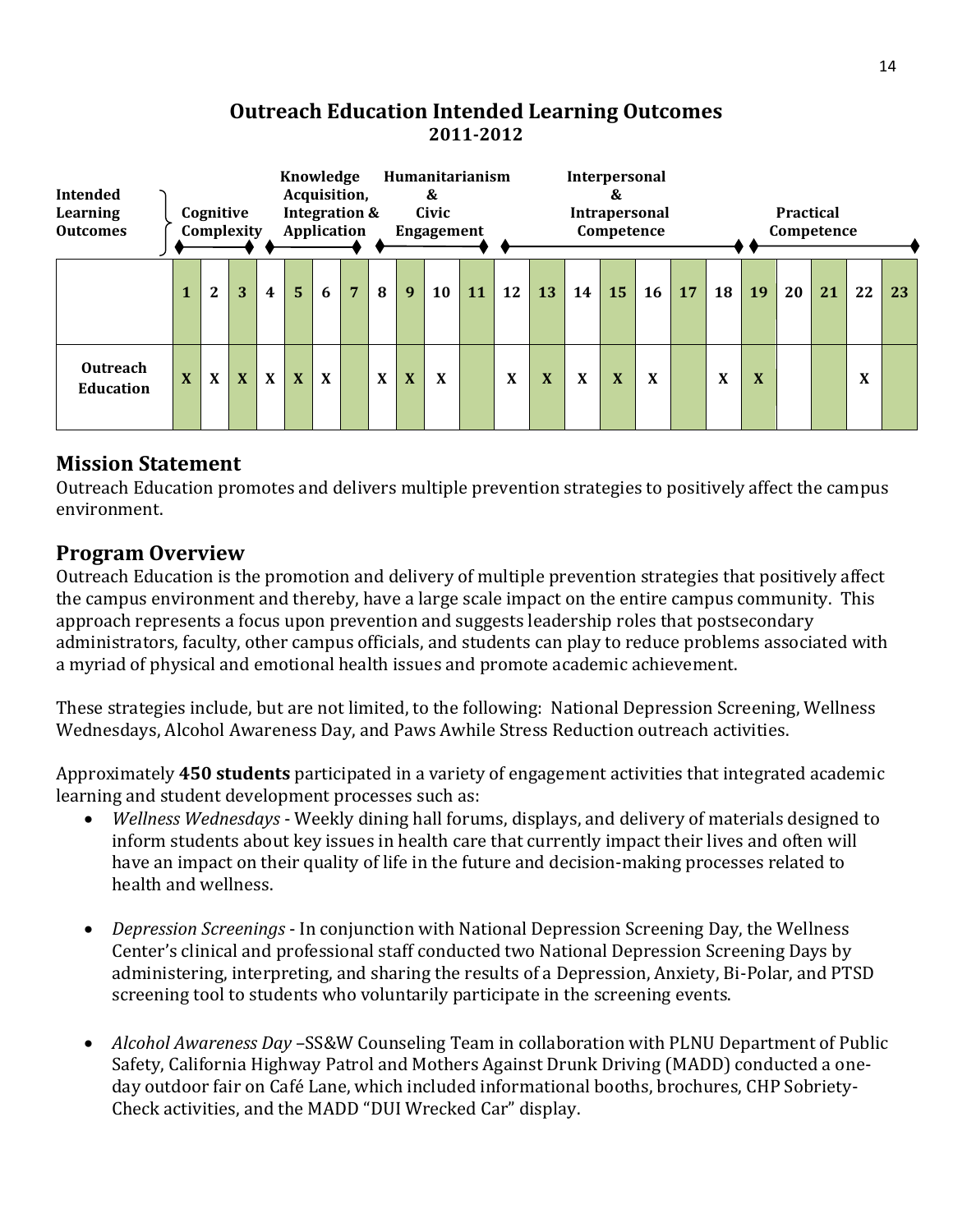*Paws Awhile Finals Stress Reduction Day*-Counseling Team conducted a fall and spring stress reduction event the week before finals. SS&W hosted the event in collaboration with OSV, ASB, SPCA, Therapy Animal Services, and other canine service agencies. Students visited Ryan Plaza during finals and spent an afternoon with therapy dogs while enjoying informational booth, cookies and lemonade.

# **Outreach Education Services Learning Outcomes**

#### **Cognitive Complexity**

- 1= Engage with others in constructive ways
- 2= Assess assumptions and considers alternative perspectives and solutions
- 3= Openness to new ideas and perspectives

#### **Knowledge Acquisition, Integration and Application**

- 4= Uses experience and other sources of information to create new insights
- 5= Seeks new information to solve problems
- 6= Makes connections between curricular and co-curricular learning

#### **Humanitarianism & Civic Engagement**

- 8= A willingness to engage with individuals from a variety of abilities, cultures, ethnicities, and socioeconomic backgrounds
- 9= Demonstrates capacity to engage with the complexities of daily life in the global community
- 10= Participation in service/volunteer activities

#### **Interpersonal/Intrapersonal**

- 12= Pursuit of knowledge is integrated with beliefs, values, and action
- 13= Manages conflict constructively
- 14= Gains holistic awareness of self (including emotional, social, occupational, physical, intellectual, and spiritual)
- 15= Practices self-efficacy
- 16= Works collaboratively with others
- 18= Demonstrates that self-interest is balanced by a sense of social responsibility

#### **Practical Competence**

- 19= Sets and pursues individual goals
- 22= Demonstrates leadership skills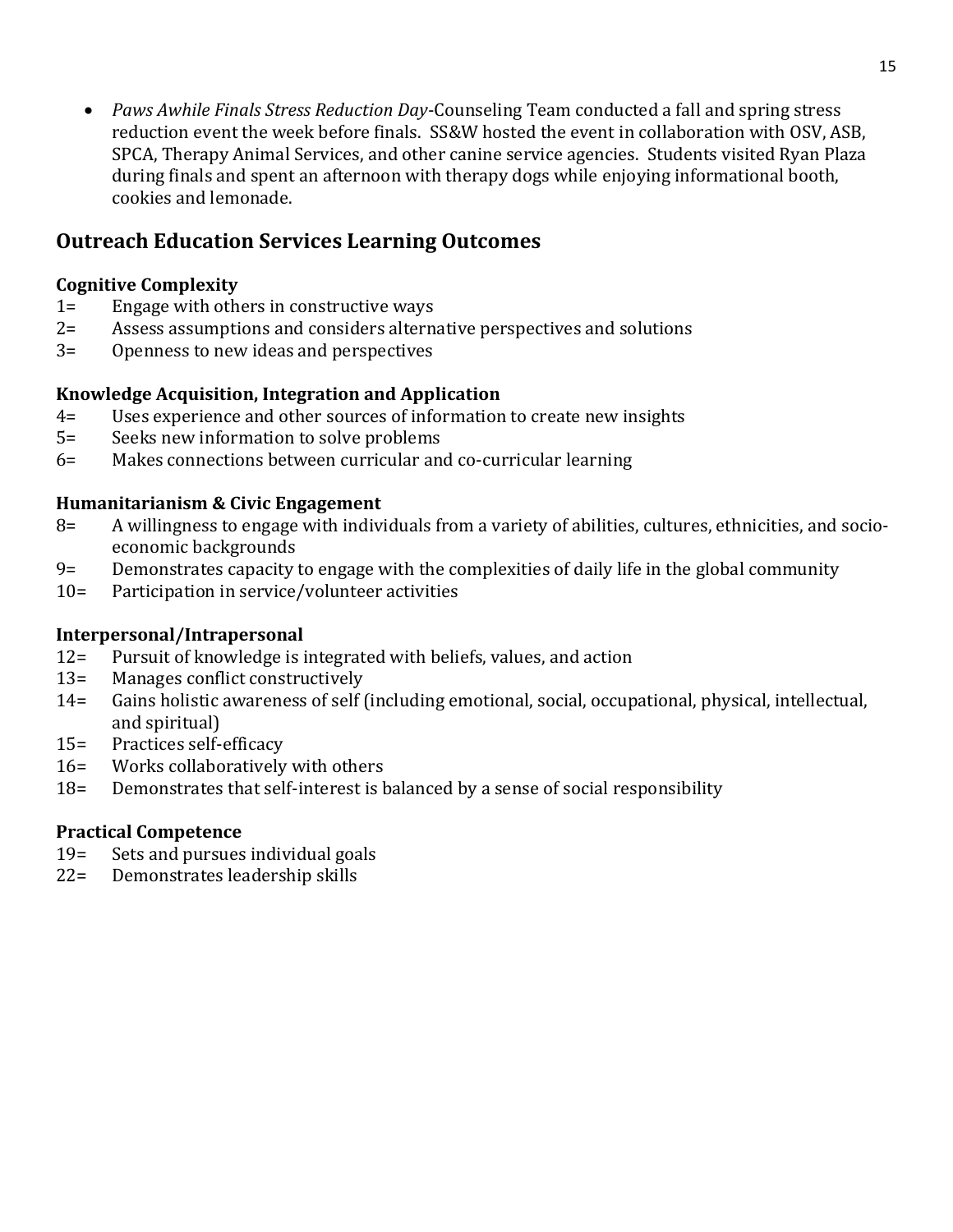# **Student Success and Wellness Disability Resource Center Learning Outcomes 2011-2012**



# **Mission Statement**

Disability Resource Center (DRC) ensures access for students with disabilities to all curricular and cocurricular opportunities offered by the university through collaboration with faculty and staff.

#### **Program Overview**

DRC provides services to students who have a learning, psychological, physical and/or medical disability. We assist students by providing academic counseling, advocacy, exam accommodations, coordination with faculty, and academic resources, (i.e. tutoring, voice recognition computer program, books on CD, and note taker assistance.)

In the Disability Resource Center, when appropriate a case management approach is used for the purpose of addressing the academic needs, spiritual needs, and retention of students. In some instances, students who are registered with DRC also receive services or can benefit from services or attention from the Wellness Center or the Student Care Group.

*Requesting Accommodations.* Disabilities literature supports the notion that students usually request accommodations in the subjects that they perceive their disability will impact the most. Unfortunately, students often overlook the need for accommodations in all subjects and may suffer academically as a result. Research indicates that students who have a disability don't always understand how accommodations will help them in the first place. In the Disability Resource Center, we help the students make informed decisions and understand the importance of utilizing the services and resources.

*Impact of Professors on Accommodations.* Research suggests that professors impact accommodations and their effects. Students reported that one of the most important influences in their education was the attitudes of professors towards disabilities. Throughout the semester, the Director maintains dialogue with both the students and professors to assure that the students receive appropriate services.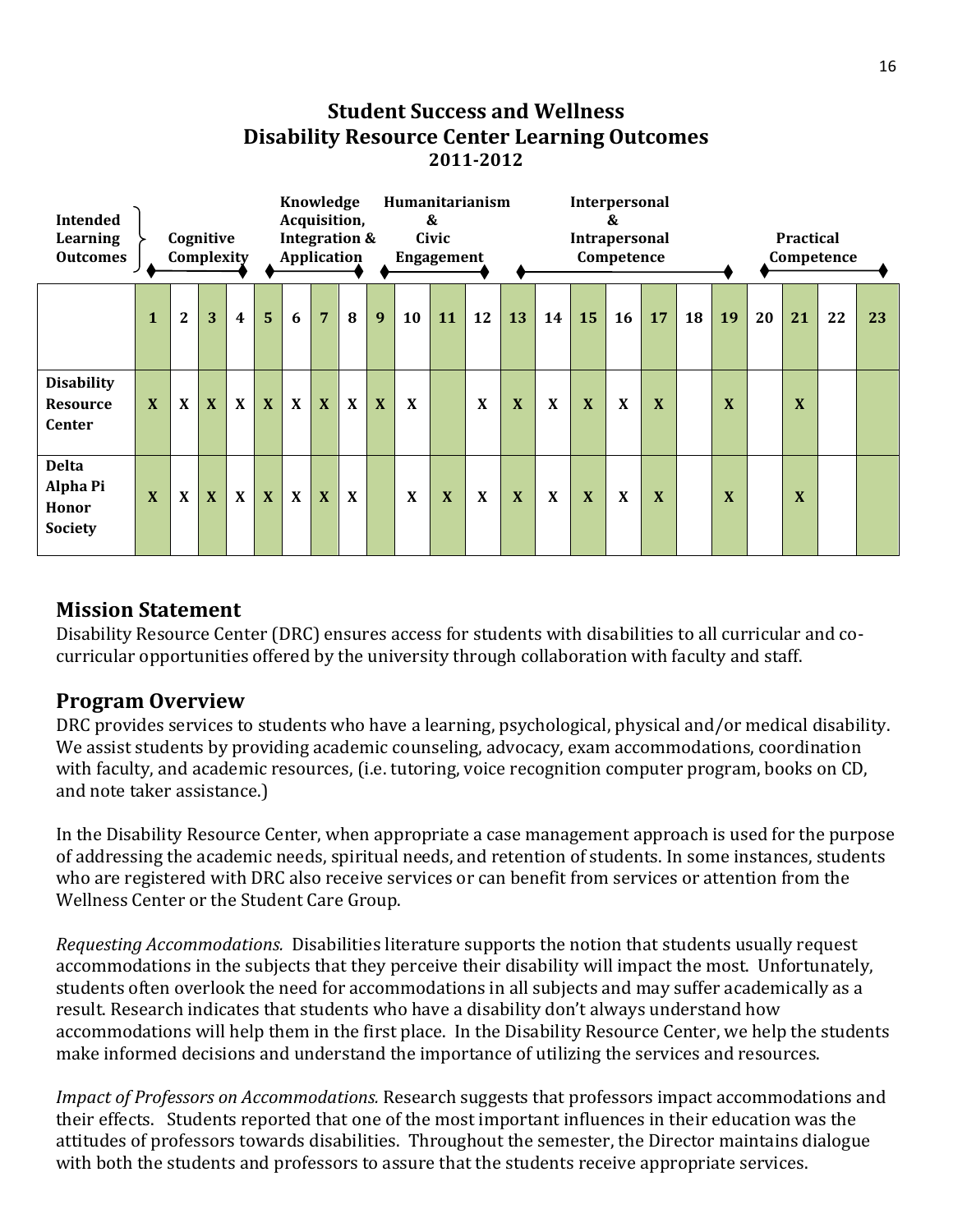*Achieving Success.* Studies show that the students achieve graduation if they are resilient, determined and resourceful. When a student comes to the Disability Resource Center, we emphasize the importance of being resourceful and becoming "self-advocates."

# **Disability Resource Center Learning Outcomes**

# **Cognitive Complexity**

242 students received support from the DRC in 2012-2013. Students enlarged their understanding and increased their ability to navigate college life by engaging with DRC staff, other Student Development personnel and faculty at the beginning of each semester and as needed throughout the year to receive information and discuss issues pertinent to their individual needs.

- **1= Engage with others in constructive ways**  Coaching and advising sessions with the Director as needed or on a weekly basis challenged assumptions, offered alternative perspectives and assisted students with problem solving to implement solutions supporting a successful college experience.
- **2= Assess assumptions and considers alternative perspectives and solutions** Through these meetings and topical workshops sponsored by the DRC, students were encouraged to consider new ideas and perspectives that facilitate developmental growth.

# **3= Openness to new ideas and perspectives**

Students enlarged their understanding and increased their ability to navigate college life by engaging with DRC staff, other Student Development personnel and faculty at the beginning of each semester and as needed throughout the year to receive information and discuss issues pertinent to their individual needs.

# **Knowledge Acquisition, Integration and Application**

Students blend past experience with successful strategies, with new approaches learned through academic coaching sessions to create a personalized support plan.

- **4= Uses experience and other sources of information to create new insights**  Meetings with the director facilitate creative problem solving, and practical application of new information gained through college experiences.
- **5= Seeks new information to solve problems** Meaningful relationships with peer mentors help students connect with co-curricular activities to learn to balance academic and social life.
- **6= Makes connections between curricular and co-curricular learning** Coaching sessions enlarge student perspectives concerning job/career choices, empowering them to engage in experiential activities through OSV.
- **7= Engages in experiential activities in preparation for the workforce** Coaching sessions enlarge student perspectives concerning job/career choices, empowering them to engage in experiential activities through OSV.

# **Humanitarianism & Civic Engagement**

Students grow in their willingness and ability to constructively engage with diverse groups of individuals through collaborative efforts of DRC and Residential Life to facilitate helpful relationships in and outside of the classroom.

**8= A willingness to engage with individuals from a variety of abilities, cultures, ethnicities, and socio-economic backgrounds**

DRC collaboration with Delta Alpha Pi provides community service opportunities on and off campus, allowing students to gain experience by participating in regular events each semester.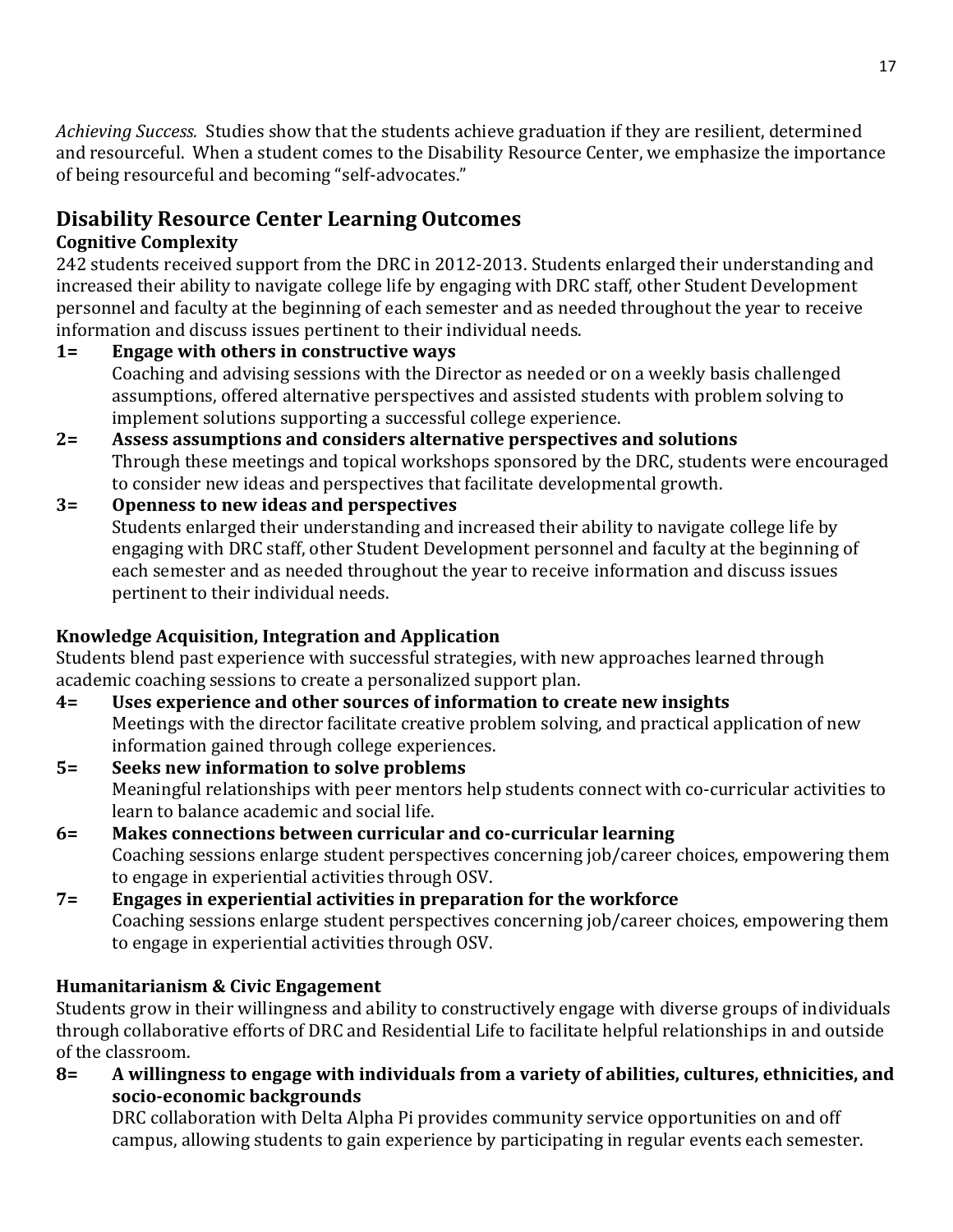**9= Demonstrates capacity to engage with the complexities of daily life in the global community**  Delta Alpha Pi provides community service opportunities on and off campus, allowing students to gain experience by participating in regular events each semester.

# **10= Participation in service/volunteer activities**  Delta Alpha Pi provides community service opportunities on and off campus, allowing students to gain experience by participating in regular events each semester.

#### **Interpersonal/Intrapersonal**

Regular meetings with the director and with peer mentors provide a safe environment for disclosure with accountability, allowing students to explore the congruence between their beliefs, values and actions in daily life.

**12= Pursuit of knowledge is integrated with beliefs, values, and action**  Strategies for conflict resolution are explored and practiced in coaching sessions with the director.

# **13= Manages conflict constructively**

Students grow emotionally, socially, intellectually and spiritually through multiple levels of interaction with DRC staff, through workshops, meetings and proctoring of exams.

#### **14= Gains holistic awareness of self (including emotional, social, occupational, physical, intellectual, and** spiritual)

Insights gained through accountability sessions with the director validate student successes and enable students to accept responsibility for failure with a constructive outlook. Students learn to self-correct and adjust their efforts to achieve personal goals.

#### **15= Practices self-efficacy**

Students practice collaboration in a supportive environment through DRC sponsored workshops and activities.

#### **16= Works collaboratively with others**

Accountability sessions with the Director and engagement with DRC staff encourage students to adopt healthy attitudes and habits to support living in community.

#### **17= Demonstrates civility when engaged in controversy**

Students learn to balance self-interest with social responsibility through their interactions with other students in DRC workshops, support groups, peer mentoring, and tutoring.

#### **Practical Competence**

Students identify individual goals and develop a personalized plan to reach those goals, during coaching sessions with the director.

**19= Sets and pursues individual goals**

Students gain knowledge and experience with assistive software to support development of reading and writing skills.

# **21= Uses technology ethically and effectively**

Training provided by DRC staff encourages students in the effective and ethical use of these tools.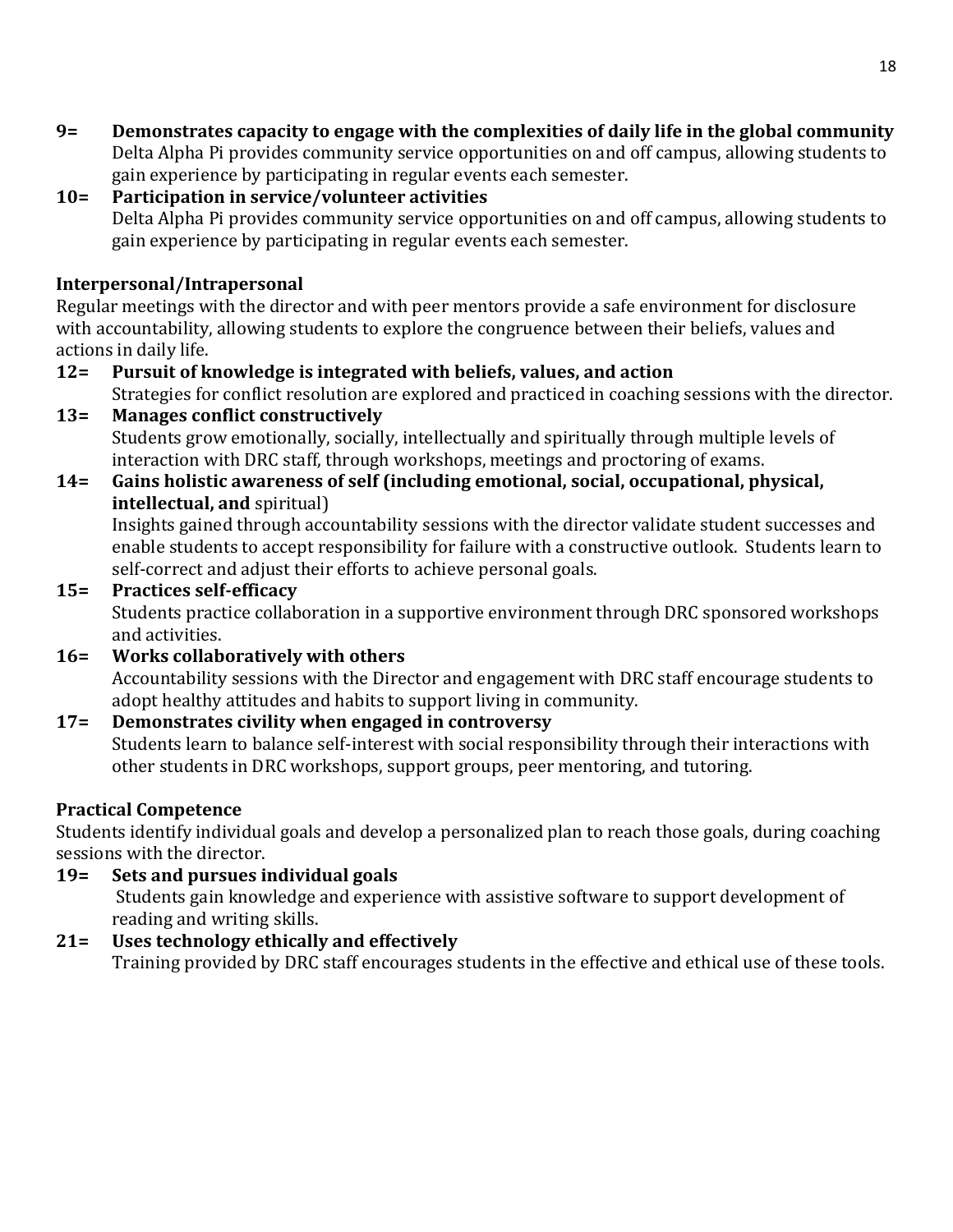# **Disability Resource Center 2012/13**

| <b>Disability Categories</b>         |                               |                |               |  |  |  |  |
|--------------------------------------|-------------------------------|----------------|---------------|--|--|--|--|
|                                      | <b>Totals</b>                 | Male           | <b>Female</b> |  |  |  |  |
| ADD/ADHD                             | 86<br>(35.7% /total)          | 43=50%         | 43=50%        |  |  |  |  |
| Learning Disability or Dyslexia      | 41<br>$(17\% / \text{total})$ | 20=49%         | $21 = 51%$    |  |  |  |  |
| Anxiety disorders                    | 20                            | 8              | 12            |  |  |  |  |
| <b>Arthritis</b>                     | $\overline{2}$                |                | 2             |  |  |  |  |
| Aspergers, autism, NVLD              | 6                             | 5              | 1             |  |  |  |  |
| <b>Bipolar</b>                       | 5                             | $\overline{2}$ | 3             |  |  |  |  |
| <b>Cerebral Palsy</b>                | 4                             | 1              | 3             |  |  |  |  |
| <b>Crohn's Disease</b>               | $\boldsymbol{0}$              |                |               |  |  |  |  |
| <b>Cystic Fibrosis</b>               | 0                             |                |               |  |  |  |  |
| Depression                           | $\overline{2}$                |                | 2             |  |  |  |  |
| Epilepsy                             | 5                             | 1              | 4             |  |  |  |  |
| Head/Brain traumatic injury          | 7                             | 4              | 3             |  |  |  |  |
| <b>Hearing Loss</b>                  | $\overline{2}$                | $\overline{c}$ |               |  |  |  |  |
| <b>Legally blind</b>                 | $\mathbf{0}$                  |                |               |  |  |  |  |
| <b>Multiple Sclerosis</b>            | $\mathbf{1}$                  |                | 1             |  |  |  |  |
| <b>Muscular Dystrophy</b>            | $\boldsymbol{0}$              |                |               |  |  |  |  |
| <b>Obsessive Compulsive Disorder</b> | 3                             | $\overline{2}$ | $\mathbf{1}$  |  |  |  |  |
| Palsy from stroke                    | $\mathbf{1}$                  |                | $\mathbf{1}$  |  |  |  |  |
| Paraplegic                           | $\mathbf{1}$                  | 1              |               |  |  |  |  |
| Spinal Cord Injury                   | $\boldsymbol{0}$              |                |               |  |  |  |  |
| Tourette's                           | $\overline{c}$                | $\overline{2}$ |               |  |  |  |  |
| <b>Various Medical</b>               | 48                            | 13             | 35            |  |  |  |  |
| <b>Visually Impaired</b>             | $\boldsymbol{0}$              |                |               |  |  |  |  |
| <b>Various Physical</b>              | 5                             |                | 5             |  |  |  |  |
| <b>Total</b>                         | 241                           | 104            | 137           |  |  |  |  |

| <b>Accommodations</b>                 |     |  |  |  |  |  |  |  |
|---------------------------------------|-----|--|--|--|--|--|--|--|
| <b>Extended Time &amp; Separation</b> | 120 |  |  |  |  |  |  |  |
| <b>Note-taking Assistance</b>         | 38  |  |  |  |  |  |  |  |
| Books on CD or other media            | 33  |  |  |  |  |  |  |  |
| <b>Housing requests</b>               | 39  |  |  |  |  |  |  |  |
| <b>Foreign Language Waivers</b>       | 2   |  |  |  |  |  |  |  |
| <b>Meal Plan Waivers</b>              | 8   |  |  |  |  |  |  |  |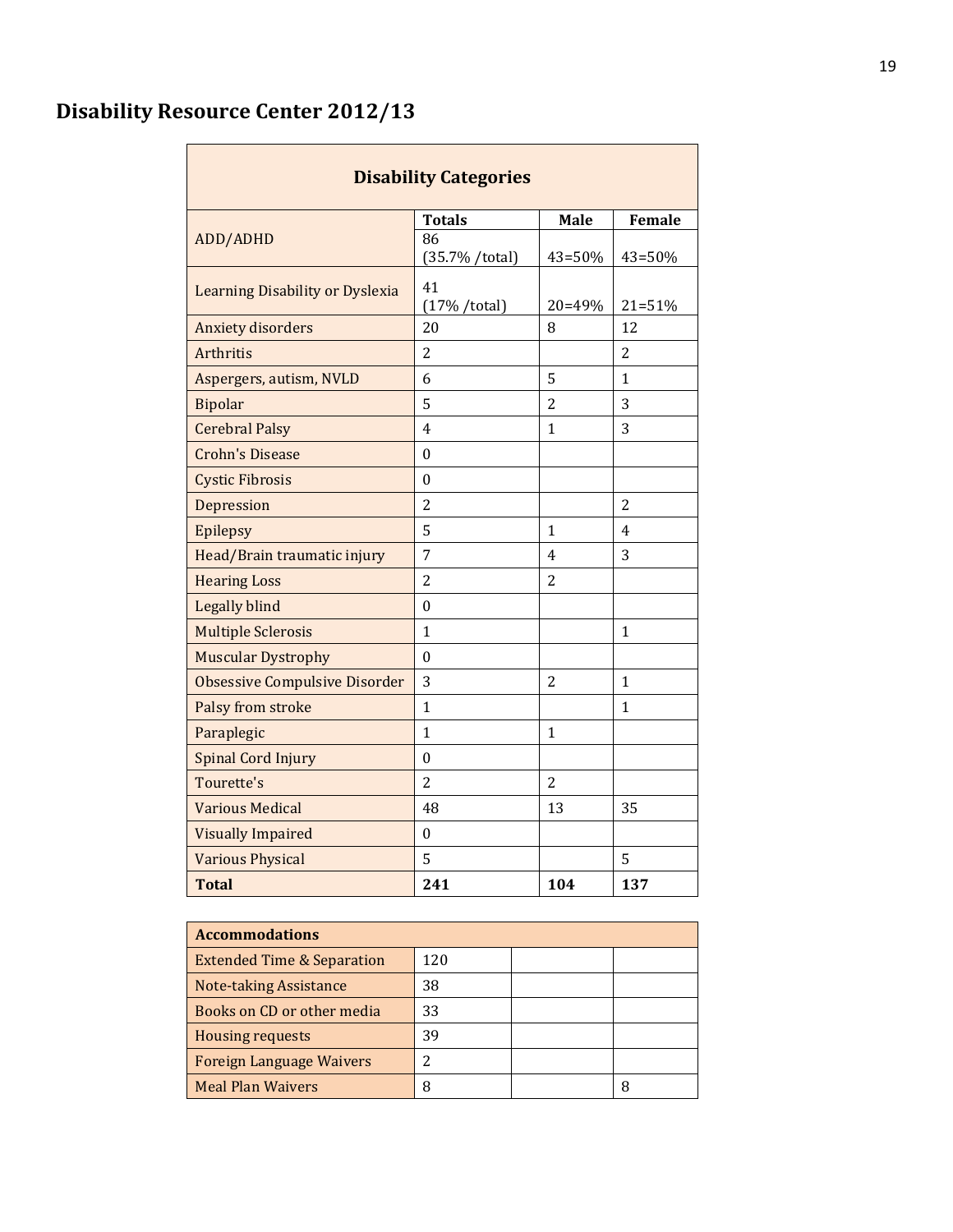# **Disability Resource Center 2012/13**

|                            | <b>Exams</b> | <b>Visitors/Meetings</b><br>(not exams) |
|----------------------------|--------------|-----------------------------------------|
| June                       | 16           | 5                                       |
| July                       | 6            | $\overline{2}$                          |
| August                     | 3            | 61                                      |
| September                  | 67           | 39                                      |
| October                    | 123          | 30                                      |
| November                   | 75           | 20                                      |
| December                   | 118          | 11                                      |
| January                    | 16           | 25                                      |
| February                   | 102          | 30                                      |
| March                      | 58           | 23                                      |
| April                      | 121          | 24                                      |
| May                        | 66           | $\overline{3}$                          |
|                            |              |                                         |
| <b>Totals</b>              | 771          | 273                                     |
| <b>Compared to 2011/12</b> | $-16%$       | $-39%$                                  |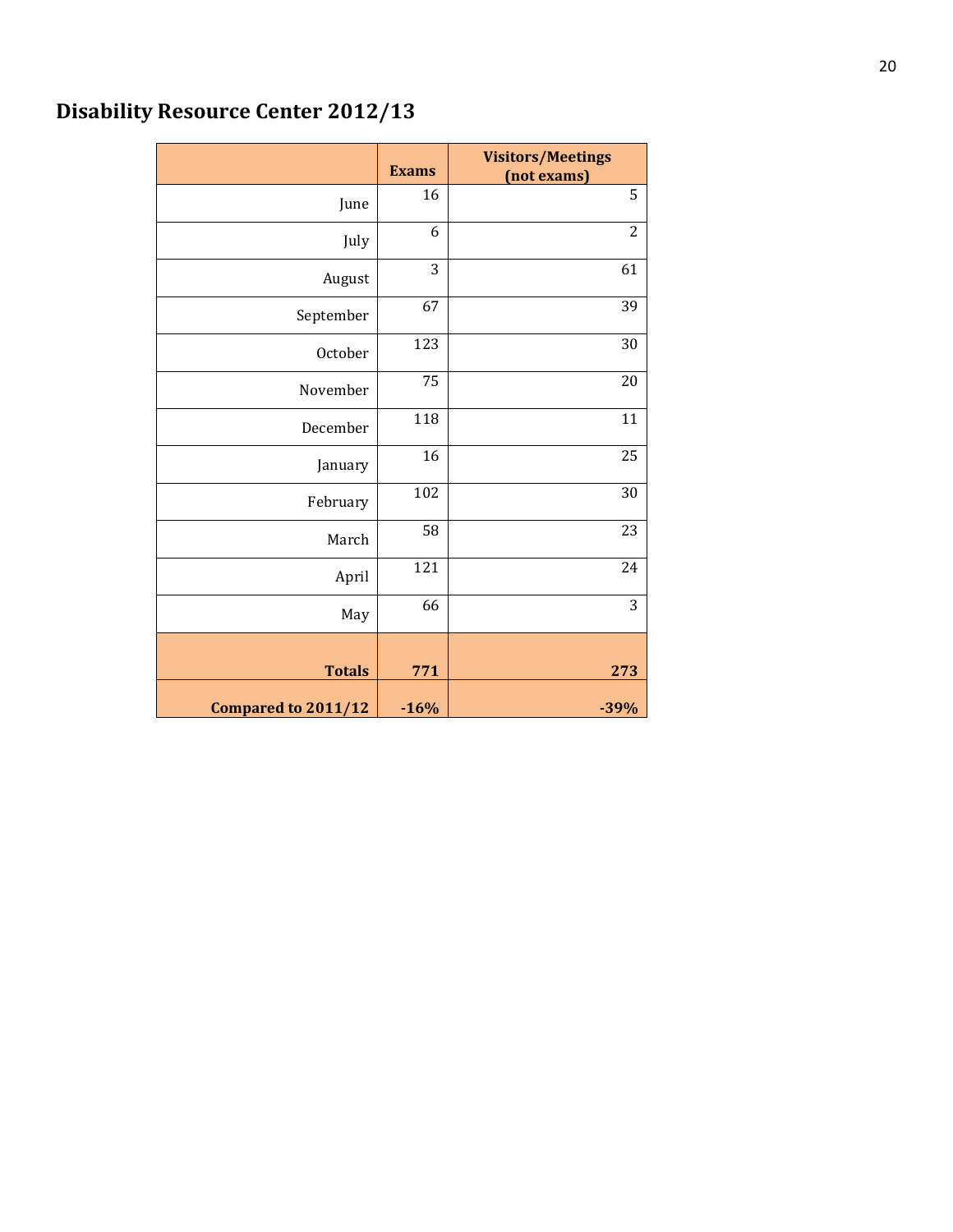# **Delta Alpha Pi International Honor Society**

Delta Alpha Pi International Honor Society was established at PLNU to recognize the academic achievements and leadership abilities of students who qualify for academic accommodations under the ADA and Section 504 of the Rehabilitation Act. There are currently 76 Chapters in 28 states, on public and private university campuses. **35 members were registered for 2012/13 in the Point Loma Omega Chapter of Delta Alpha Pi.**

A primary goal of the society is to counteract negative stereotypes and advance the understanding of disability beyond a limited medical model, "where the disability is a problem that resides with the individual, is negative, and needs to be fixed, to an interactive model, where the disability occurs through the interaction between the individual and society. A disability is neutral, that is, neither negative nor positive, and it is the interaction between the individual and society, rather than the individual, which must be altered. Delta Alpha Pi Honor Society presents an opportunity to change that perception by recognizing students with disabilities for their academic accomplishments. In addition this honor society facilitates development of skills in leadership, advocacy and education for student participants."

# **Delta Alpha Pi International Honor Society Learning Outcomes**

# **Cognitive Complexity**

Students with disabilities, who meet the academic criteria, engage with each other in regular chapter meetings, community outreach activities and sponsored workshops. Participation enlarges the students' understanding of themselves and others, encouraging them to become positive role models and practice leadership skills.

#### **1= Engage with others in constructive ways**

Chapter members gain knowledge and understanding about different disabilities, and endeavor to problem-solve and educate others about disability issues, with the goal of increasing accessibility to programs and facilities on campus.

#### **2= Assess assumptions and considers alternative perspectives and solutions** Information gathering and participation in initiatives to increase accessibility encourages members to consider different perspectives and creative solutions.

#### **3= Openness to new ideas and perspectives** Engagement in campus accessibility initiatives, as well as on and off campus service opportunities leads members to develop new insights into disability issues.

# **Knowledge Acquisition, Integration and Application**

Engagement in campus accessibility initiatives, as well as on and off campus service opportunities leads members to develop new insights into disability issues.

- **4= Uses experience and other sources of information to create new insights** Members seek new information as they work to increase campus awareness and understanding of students with disabilities.
- **5= Seeks new information to solve problems**  Involvement in DAP activities enhances both their academic and social life, supporting their growth as students and community members.
- **6= Makes connections between curricular and co-curricular learning** DAP sponsored meetings bringing speakers from different career fields, assists members in discovering a career goals and developing a plan to reach those goals.
- **7= Engages in experiential activities in preparation for the workforce** Coaching sessions enlarge student perspectives concerning job/career choices, empowering them to engage in experiential activities through OSV.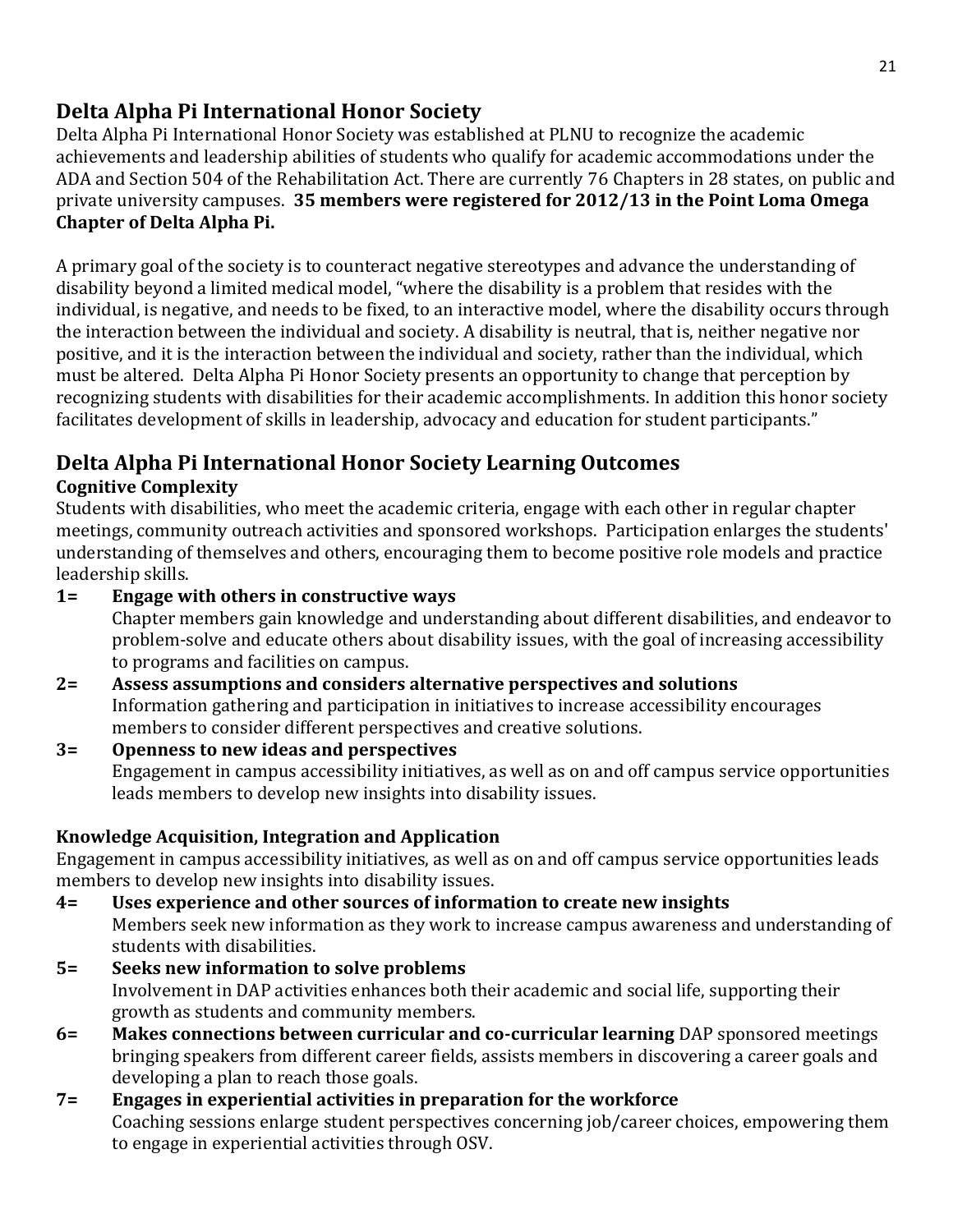#### **Humanitarianism & Civic Engagement**

DAP engages members with a diverse group of people through many community service opportunities

**8= A willingness to engage with individuals from a variety of abilities, cultures, ethnicities, and socio-economic backgrounds.** 

Students grow in their willingness and ability to constructively engage with diverse groups of individuals through collaborative efforts of DRC and Residential Life to facilitate helpful relationships in and outside of the classroom.

#### **10= Participation in service/volunteer activities**

DRC collaboration with Delta Alpha Pi provides community service opportunities on and off campus, allowing students to gain experience by participating in regular events each semester. Members deepen their understanding and compassion for the more severely disabled through volunteering with Special Olympics, Down's Syndrome children, and individuals with spinal cord injuries.

#### **11= Participates in relevant governance systems**

DAP functions under the bylaws of the international, parent organization and the bylaws of ASB. Members elect council officers annually.

#### **Interpersonal/Intrapersonal**

DAP topical workshops, special speakers, and outreach opportunities help members to explore personal beliefs and values, and give them opportunity to translate them into action.

#### **12= Pursuit of knowledge is integrated with beliefs, values, and action**

Constructive problem-solving and conflict resolution is practiced in the process of working together on DAP initiatives.

#### **13= Manages conflict constructively**

Participation in meetings, workshops and community service through DAP stimulates holistic, personal growth by engaging students on multiple levels.

#### **14= Gains holistic awareness of self (including emotional, social, occupational, physical, intellectual, and spiritual)**

Recognition of their academic achievement and participation in DAP activities validates members' self-worth and empowers them as highly competent individuals who are contributing in meaningful ways to the community.

#### **15= Practices self-efficacy**

Members collaborate with other campus and community organizations through leadership and service opportunities.

#### **16= Works collaboratively with others**

DAP members integrate understanding about themselves and their disabilities, with knowledge and experience gained with others, motivating them to act in socially responsible ways as they engage in community.

#### **17= Demonstrates civility when engaged in controversy**

Students learn to balance self-interest with social responsibility through their interactions with other students in DRC workshops, support groups, peer mentoring, and tutoring.

#### **18= Demonstrates that self-interest is balanced by a sense of social responsibility**  DAP members integrate understanding about themselves and their disabilities, with knowledge and experience gained with others, motivating them to act in socially responsible ways as they engage in community.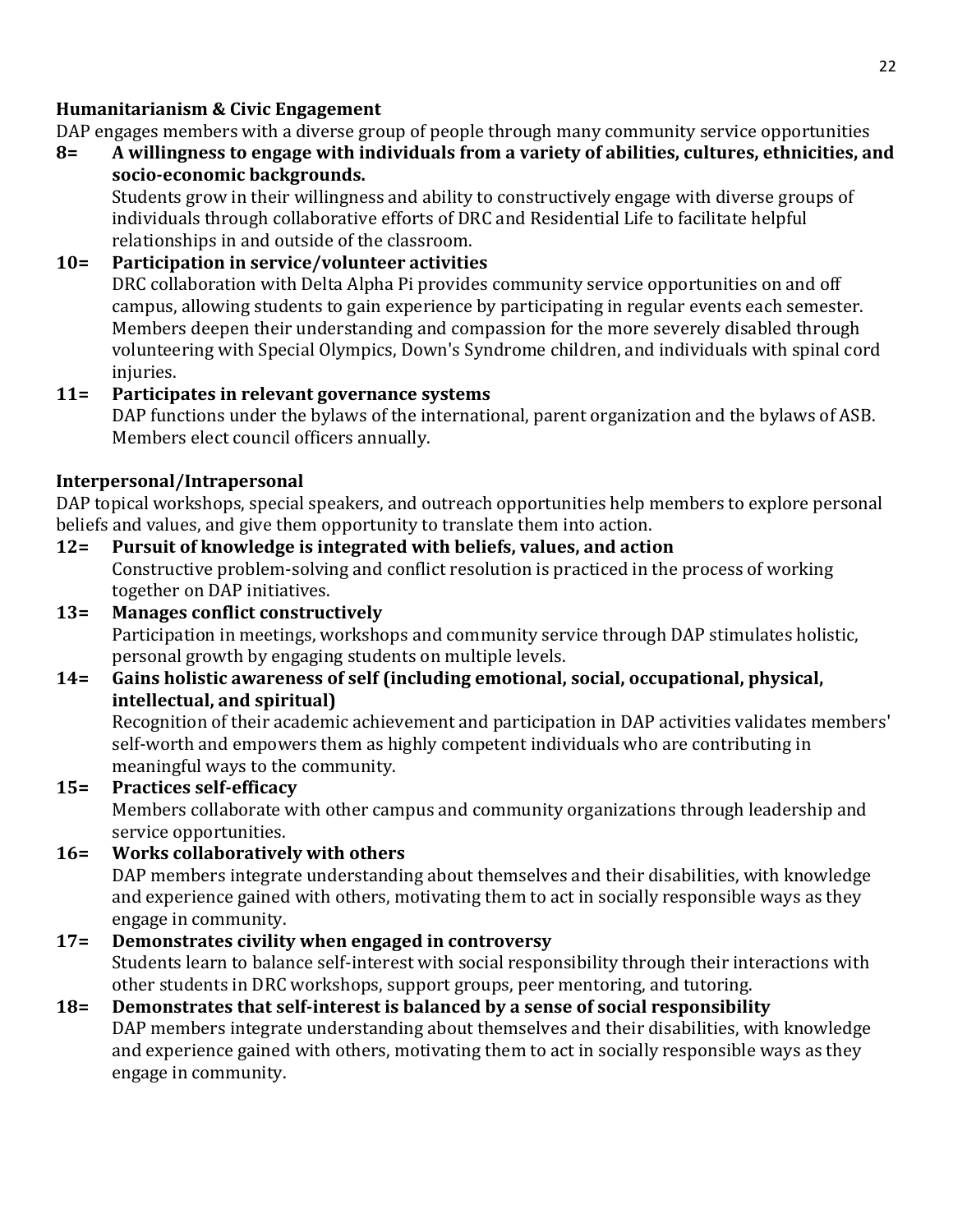#### **Practical Competence**

Students identify individual goals and develop a personalized plan to reach those goals, during coaching sessions with the director.

#### **19= Sets and pursues individual goals**

Students gain knowledge and experience with assistive software to support development of reading and writing skills.

DAP members identify goals for personal development as leaders on campus and with the disability community, and DAP activities become part of their plan for reaching those goals.

#### **20= Knowledge Acquisition, Integration and Application** Engagement in campus accessibility initiatives, as well as on and off campus service opportunities leads members to develop new insights into disability issues.

#### **21= Uses technology ethically and effectively**

Training provided by DRC staff encourages students in the effective and ethical use of technology.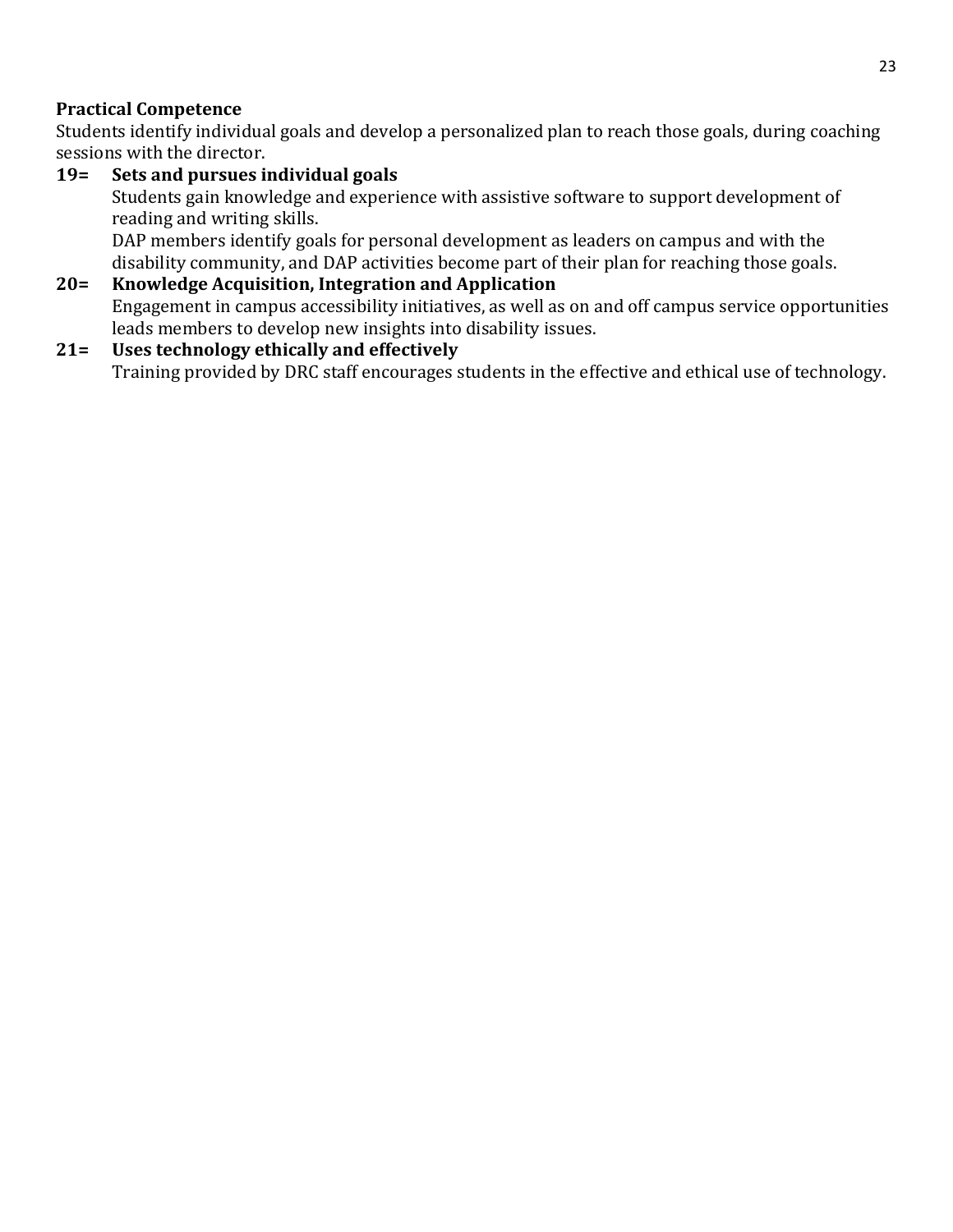# **Student Success and Wellness LEAP Intended Learning Outcomes 2012-2013**



#### **Mission Statement**

LEAP exists to provide academically under-prepared incoming freshmen with a year of selected activities, structured academic programming and on-campus support services in order to increase academic success, retention, and degree attainment. Developmental educational approaches are incorporated into the program thereby focusing on student success as an individual learner and a whole person.

#### **Program Description**

LEAP aligns students for success by providing incoming freshmen with a year of selected activities, structured academic programming, and on-campus support services in order to increase academic success, retention, and degree attainment. The LEAP experience is designed to assist students with the transition from high school into a four-year residential environment by providing a network of educational, personal, social, and spiritual support for

one academic year. Faculty members along with professionals from Academic Advising, Engagement and Retention, and Residential Life serve as advocates and facilitators to encourage students to achieve their educational goals. In addition to high performance expectations, LEAP places a significant emphasis on the collegiate writing and reasoning skills necessary to promote student learning. In both fall and spring semesters, students receive feedback regarding academic performance through faculty, Student Development staff, and weekly tutor interaction.

The Freshmen Studies Seminar (FST 100-101) focuses on strengthening academic foundations, such as time management and organization skills. In addition to curricular programming and academic enrichment, purposeful and holistic co-curricular opportunities are incorporated into the LEAP experience. Throughout the year, LEAP students receive guidance in how to balance their studies with collegiate activities and manage the challenges associated with university life. Due to the highly structured nature of the program students are admitted with conditional status and are on academic probation.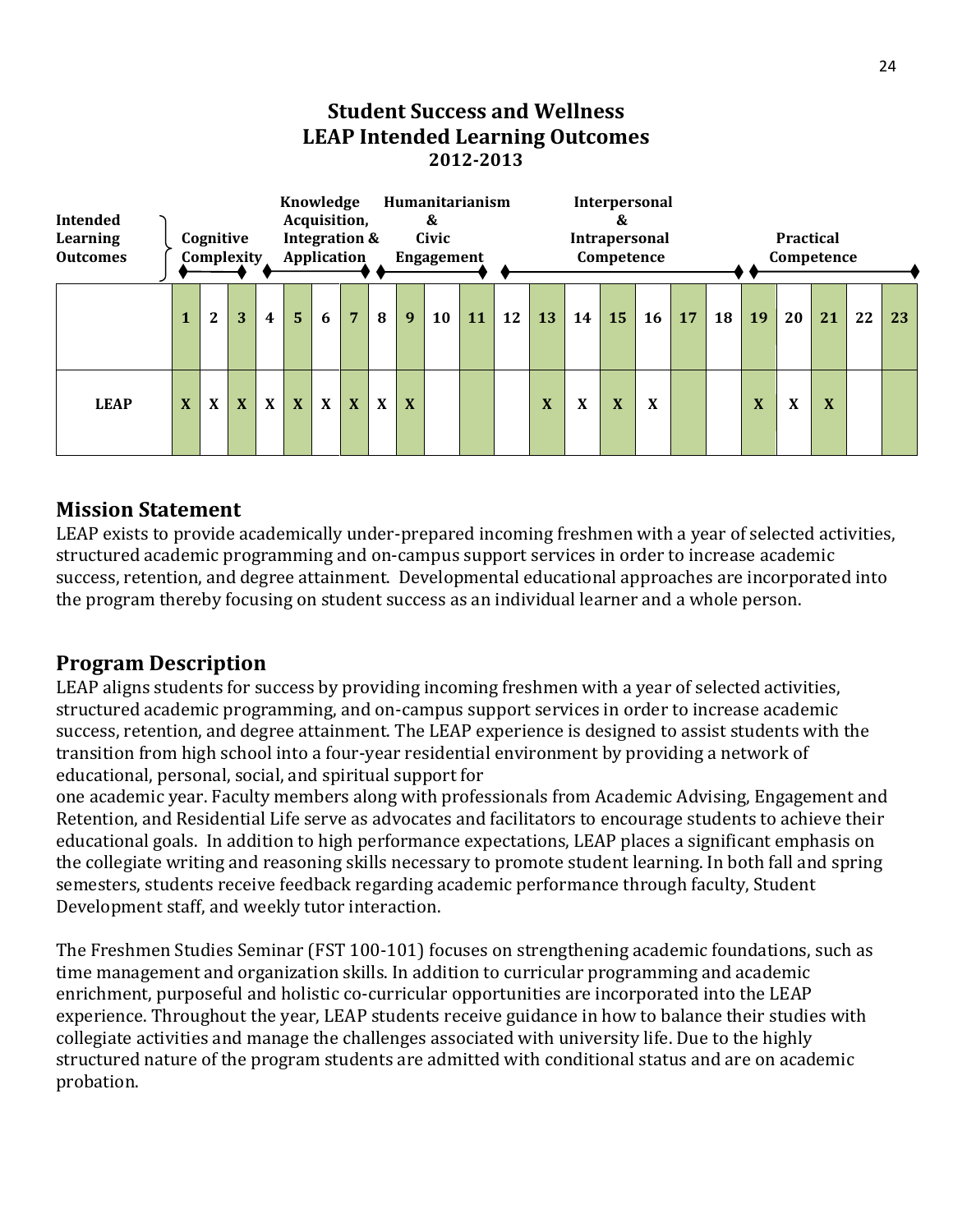Expectancies for participation and continuation at the university are:

- Fourteen-unit limit for the first semester
- Designation as an undeclared major until the end of the freshman year
- Consistent participation in three hours per week of group study sessions
- Consistent participation in all academic and co-curricular LEA P activities
- Final grade of C- or above for the following courses:
	- FST 100 and FST 101
	- WRI 099

Grades below C- in FST 100, FST 101 or WRI 099 result in disqualification; students are not allowed to continue to the following semester. In addition to the academic requirement for course completion, LEAP students who complete fall semester at or below 1.799 GPA are not allowed to continue to spring semester at the university. Students with a first semester GPA 1.800 to 1.999 will continue the spring semester on academic probation. Failure to achieve normal academic status (GPA 2.000) at the conclusion of spring semester results in disqualification from the university.

The purpose of the LEAP program is to prepare students for successful engagement with academic life. LEAP students who engage in their courses, show a consistent ability to maintain focus, and produce work of the necessary quality will be offered opportunities to broaden their skill set of success-oriented behaviors. At the conclusion of fall semester, LEAP students with GPA 2.000 are removed from academic probation for the spring.

Students with GPA 2.800 are given permission to enroll in additional coursework (not to exceed a total of 17 units). Choosing to add extra coursework however, does not exempt students from participation in LEAP tutorial sessions. Students who undertake additional coursework are strongly encouraged to utilize faculty office hours, as well as additional tutoring at the onset of academic difficulty. Some academic majors may require a fifth year of college study due to course requirements for the major that cannot be taken during the first year. LEAP academic programming is non-negotiable; transfer credit from another college or university is not accepted as a substitute for the curriculum.

#### Evidence of Student Learning

ITS is currently working with the Office of Student Success & Wellness to develop a group query that will give data to assist in analyzing descriptive statistics. Statistics will be a measure of program effectiveness and co-curricular learning. Students will be tracked from the program's inception in 2005/06 by cohort and total number of participants to evaluate the following:

- Participants by cohort
- $\div$  Total participants to date
- Mean cum GPA of entering cohort (by cohort)
- Mean GPA overall
- $\triangleleft$  Retention to Year 2 by cohort
- ❖ Retention to Year 2 overall
- $\div$  Graduation Rate (5-6 year) by cohort
- Graduation Rate (5-6 year) overall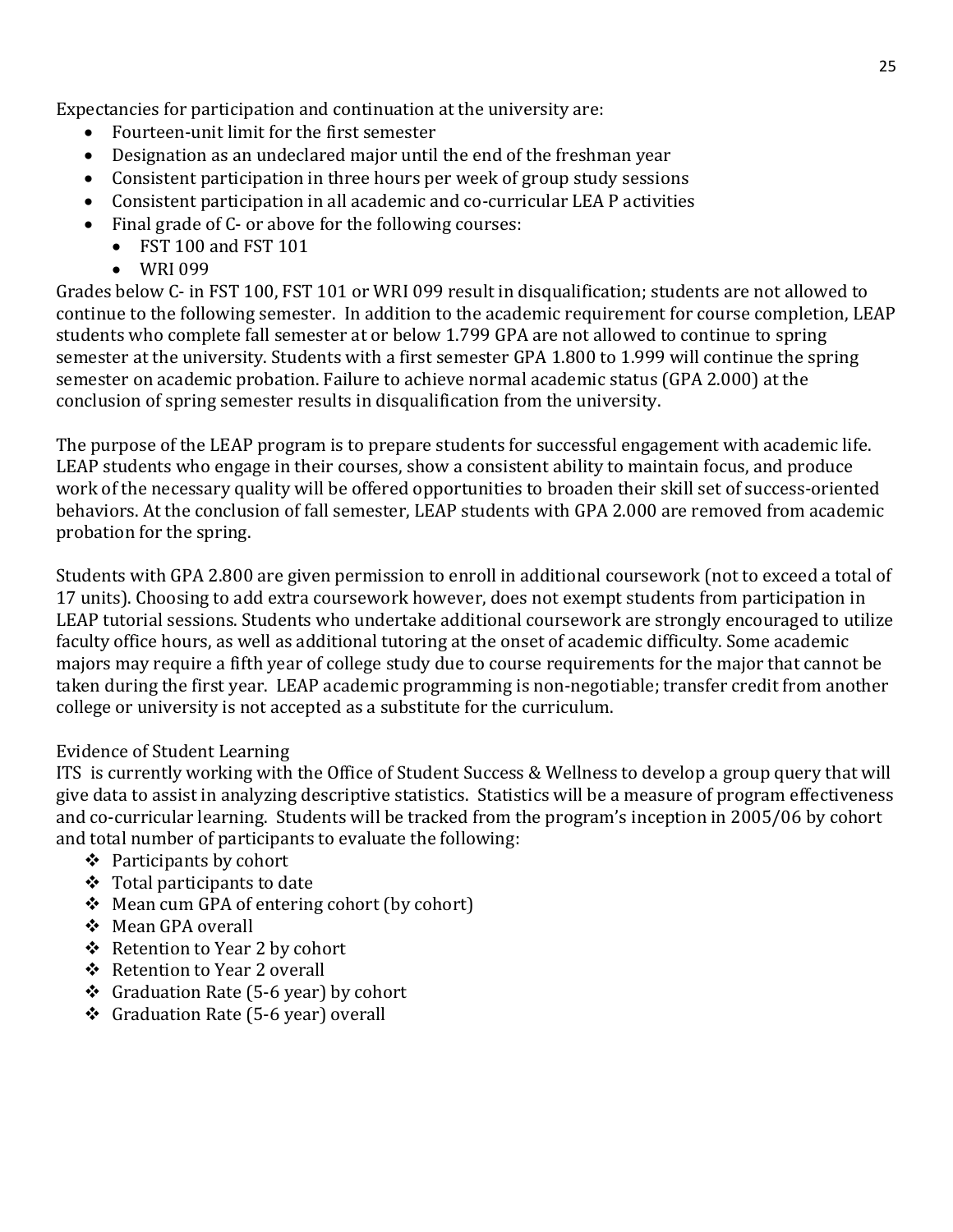# **LEAP Learning Outcomes**

#### **Cognitive Complexity**

- 1= Engage with others in constructive ways
- 2= Assess assumptions and considers alternative perspectives and solutions
- 3= Openness to new ideas and perspectives

#### **Knowledge Acquisition, Integration and Application**

- 4= Uses experience and other sources of information to create new insights
- 5= Seeks new information to solve problems
- 6= Makes connections between curricular and co-curricular learning
- 7= Engages in experiential activities in preparation for the workforce

#### **Humanitarianism & Civic Engagement**

- 8= A willingness to engage with individuals from a variety of abilities, cultures, ethnicities, and socioeconomic backgrounds
- 9= Demonstrates capacity to engage with the complexities of daily life in the global community

#### **Interpersonal/Intrapersonal**

- 13= Manages conflict constructively
- 14= Gains holistic awareness of self (including emotional, social, occupational, physical, intellectual, and spiritual)
- 15= Practices self-efficacy
- 16= Works collaboratively with others

#### **Practical Competence**

- 19= Sets and pursues individual goals
- 20= Speaks and writes coherently and effectively
- 21= Uses technology ethically and effectively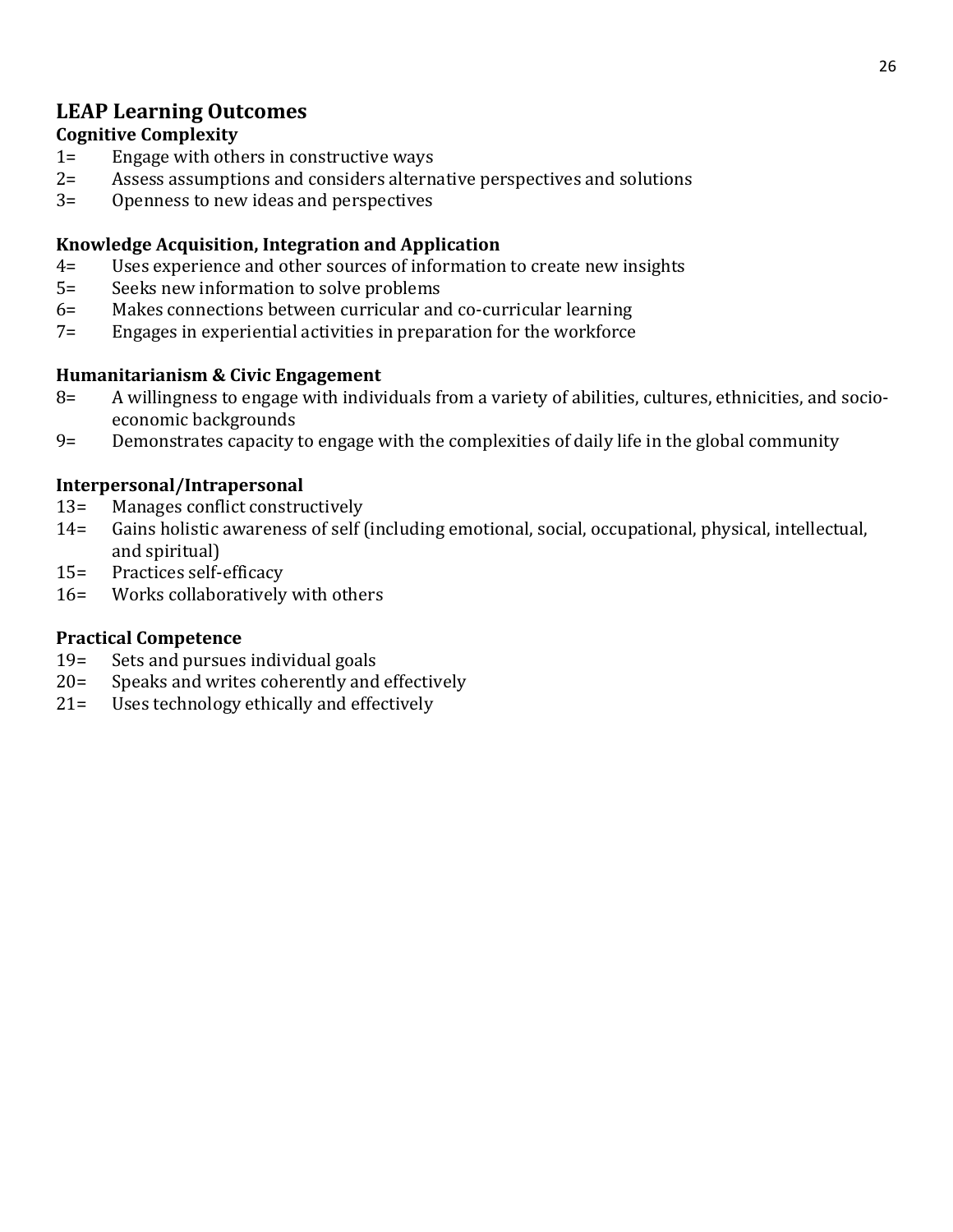# **Student Success and Wellness Medical Services Intended Learning Outcomes**

#### **2012-2013**



# **Mission Statement**

The purpose of the Wellness Center is to assist students in maintaining a high level of wellness so that they might achieve their academic goals. The goals of Medical Services component are to promote healthy living, provide primary clinical care and identify psychosocial issues that require further evaluation across Student Success & Wellness (i.e., Counseling/Mental Health Services, Disability Resource Center, Tutorial Services, and Academic Advising.).

# **Program Description**

Medical Services for 2012/13 was comprised of 2 part-time Nurse Practitioners, a consulting physician, 1 Registered Nurse and a shared administrative assistant. The general student population served through Medical Services at PLNU is the traditional-aged undergraduate in whom going to college is usually their first experience living independently. Their primary reason for accessing the campus Health Services is for the acute symptoms of illness or injury, however many come with ongoing chronic health issues that may exacerbate while in school, and others have important health-related questions.

Acute health problems managed by the Nurse Practitioners at the Wellness Center include but are not limited to infectious diseases of the respiratory, ears/nose/throat, gastrointestinal, urologic, and integumentary systems, headaches, minor traumas, and musculoskeletal conditions. When more advanced assessment or treatment plans became necessary referrals were coordinated to urgent cares centers, emergency departments, or other primary or specialist care providers. Students were also referred to a network of medical providers within the community if their health concern was not responding to our preliminary plan of care. Process Protocols are used, and continually readdressed with our collaborating physician, to meet the ever-changing standards of care within medical practice.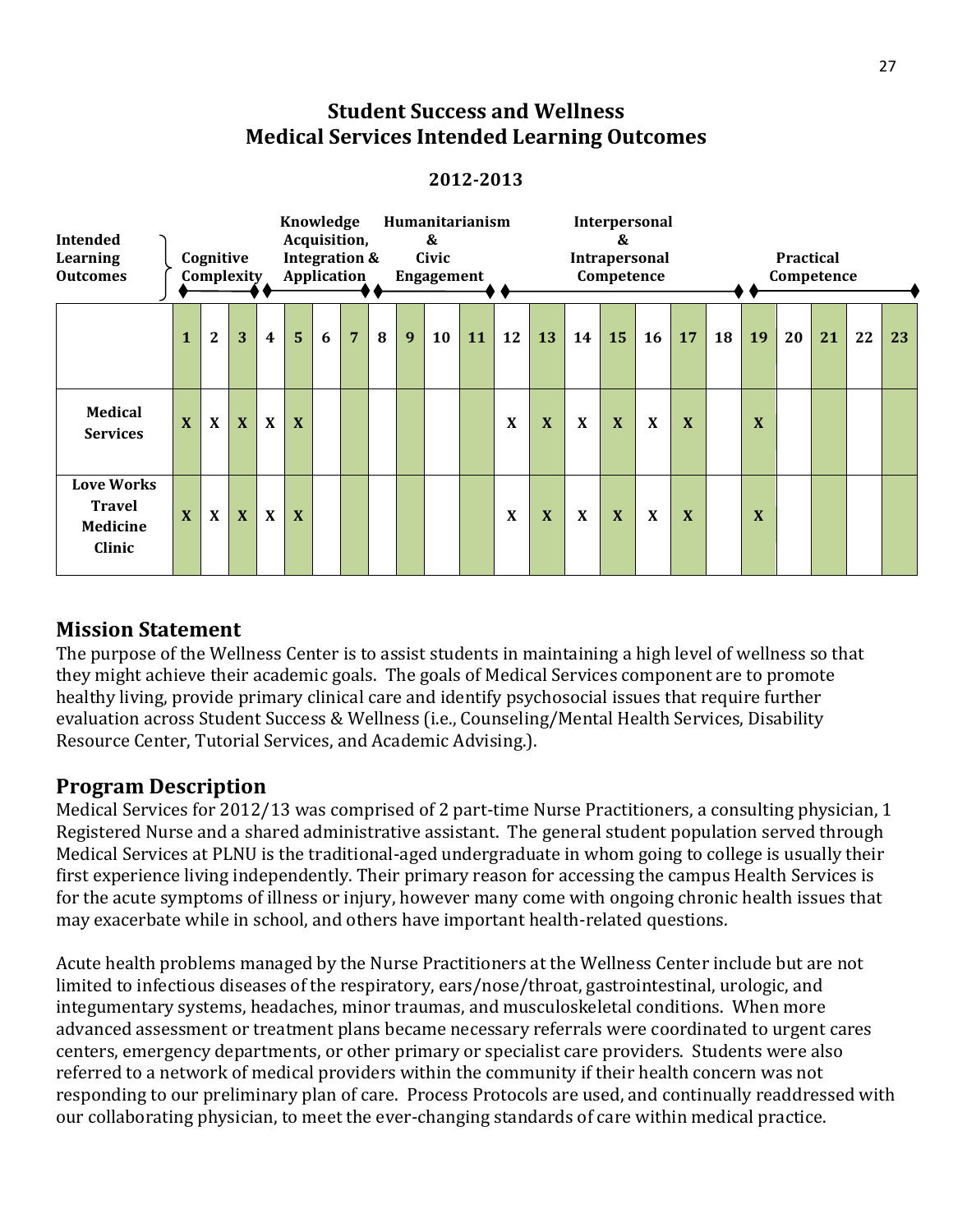**Head counts for the academic year 2012/13 show approximately 1696 contacts in the Wellness Center.** Implementing scheduled afternoon appointments continues to improve access to Health Services and improve student satisfaction. Morning 'walk-in' access to Wellness Center Health Services has increased since the addition of RN services, designating time for immunizations and tuberculosis skin testing in addition to our walk-in services.

Wellness collaborated with ITS, Admissions and Residential Life to implement a "paperless" system for receiving Health History forms and vaccination requirements for incoming students. In conjunction with Spiritual Development, the Registered Nurse and the Wellness Assistant researched and developed a plan to host Travel Clinics for students participating in Love Works mission trips. At our travel clinics students were educated and provided with necessary medications and immunizations for their upcoming travel. The Wellness Center Health Services also provided first-aid care for employees of PLNU who were injured while working. The medical providers in the Wellness Center are committed to life-long learning and participated in many continuing education programs outside of work. We were also able to accommodate the PLNU MSN program providing a clinical environment for one student to complete her clinical hours in the Wellness Center.

The primary impact of Health Services is health promotion and disease prevention. "Nursing actions directed towards health promotion include teaching, counseling, and motivating people to develop lifestyles that include the avoidance of risky behavior and good habits of self-care" (Butler, 2002, p. 147). Striving for optimal wellness for all, Health Services at PLNU adheres to the Healthy People 2020 goals: attain high-quality, longer lives free of preventable disease, disability, injury, and premature death. Achieve health equity, eliminate disparities, and improve the health of all groups. Create social and physical environments that promote good health for all. Promote quality of life, healthy development, and healthy behaviors across all life stages (CDC, 2013).

An essential component to all student-Nurse Practitioner interactions is education. Greater understanding of one's symptoms and treatment objectives leads to greater compliance and improved wellness. Optimal health outcomes are crucial to achieving the educational goals of the college system itself. Providing students with knowledge about their health concerns, how to care for themselves, and when to seek medical care equips and empowers them. Encouraging students to dialogue in order to gain understanding about their health concern is essential as they themselves become consumers of health care in the community.

# **Medical Services Learning Outcomes**

#### **Cognitive Complexity**

#### **1= Engage with others in constructive ways**

Through Health Services with Student Success and Wellness, students were introduced to various elements of self-care which would enhance their interaction with others and support a successful college experience. These elements include but are not limited to rest, hygienic principles, medication usage, and parameters for which further care would be necessary (i.e. when to go to the ER).

#### **2= Assess assumptions and considers alternative perspectives and solutions**

With every encounter, students were given the opportunity to consider and discuss with the RN or NP their personal perspectives and solutions regarding their current condition. Students were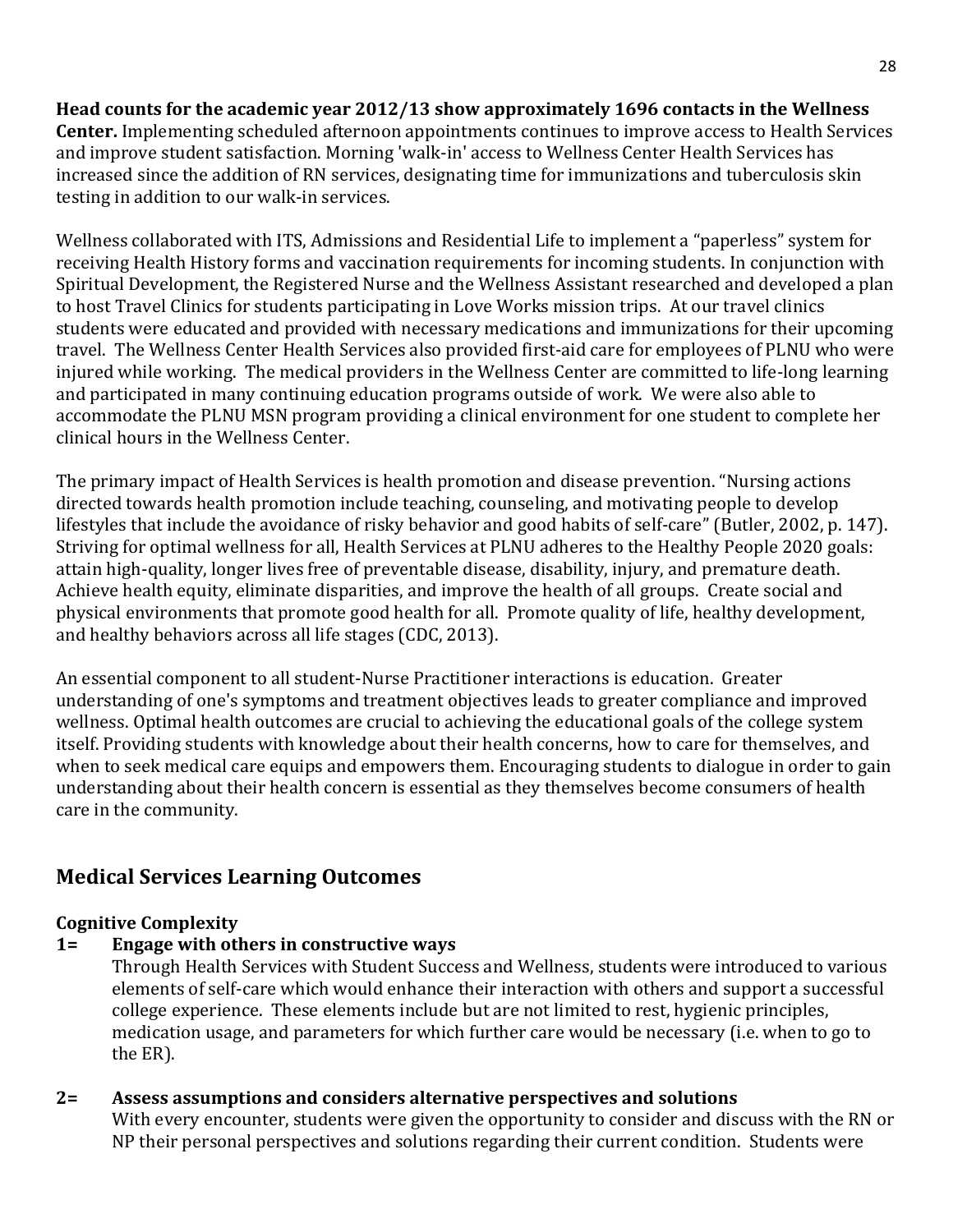engaged in the development of each plan of care, as their perspectives and beliefs are necessary to fuel the implementation of any plan.

#### **3= Openness to new ideas and perspectives**

Holistic care with a compassionate approach inspired students to strongly consider the advice, based on best practice standards, provided by the Medical Service team.

#### **Knowledge Acquisition, Integration and Application**

#### **4= Uses experience and other sources of information to create new insights**

Students would often consider their personal past experiences, the experiences or advice from a parent, teacher or peer, and information gained from various modalities (including the internet) to form opinions and conclusions about their condition. As medical professionals we would encourage students to include evidence-based care principles, which we would provide, in that equation.

#### **5= Seeks new information to solve problems**

Engaging with services provided at Student Success and Wellness is a noteworthy outcome in itself. Awareness of one's need for assistance is foundational in seeking new information and asking for help. Health Services provides a safe and confidential environment to encourage students to voice problems and students are affirmed for taking the appropriate steps to find solutions.

#### **Interpersonal/Intrapersonal**

#### **12= Pursuit of knowledge is integrated with beliefs, values, and action**

Health Services acknowledges that there are multiple approaches to health care. We see our role as providing objective information so that students can make well-informed decisions with consideration of their personal beliefs and values.

#### **13= Manages conflict constructively**

In Health Services the "conflict" is usually the problem for which they are being seen. Seeking assistance through Health Services is a constructive approach to managing these types of conflicts and the support students receive through the Wellness Center affirms the benefit of this approach.

#### **14= Gains holistic awareness of self (including emotional, social, occupational, physical, intellectual, and spiritual)**

During times of illness, while physical complaints are often discussed it is also significant opportunity for eliciting students view on spiritual and emotional matters.

#### **15= Practices self-efficacy**

Students are equipped with knowledge and resources to promote self-efficacy. Health Services provides tools for self-care when students are ill or injured, and challenges the student to take initiative toward implementing these self-care practices.

#### **16= Works collaboratively with others**

Working collaboratively with others is often modeled for students as they experience Health Services engaging other services, interdepartmentally and campus-wide (i.e. counseling, DRC, Residential Life, Public Safety, etc.), to achieve optimal care in certain scenarios. As students observe positive results from open and efficient communication and the consideration of others, they may develop and apply similar practices among roommates, classmates, and faculty members for an enhanced college experience.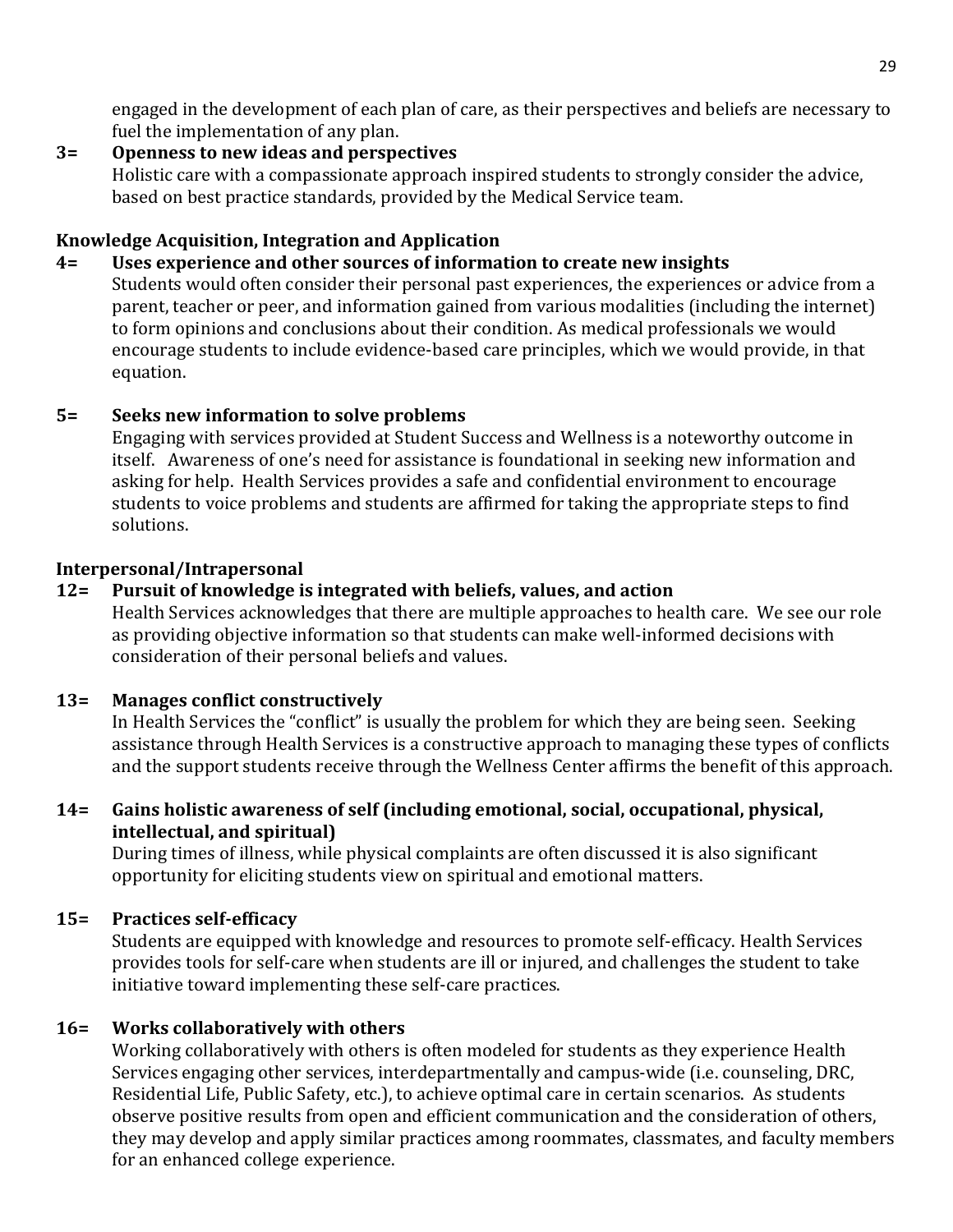#### **Practical Competence**

#### **19= Sets and pursues individual goals**

Within Health Services a student's individual goal is inherently to 'feel better.' Students are engaged in the process of care plan development with every encounter. Consideration of the individual's current location along the Wellness Continuum provides important information to navigate the care plan process.

#### **Medical Services Summary Statistics 2012/13**

|                               | <b>Medical Visits</b> |     |  |         |     | <b>Travel Clinic Visits</b> |  |  |  |  |  |  |
|-------------------------------|-----------------------|-----|--|---------|-----|-----------------------------|--|--|--|--|--|--|
| FA 2012                       | $=$                   | 843 |  | FA 2012 | Ξ   | N/A                         |  |  |  |  |  |  |
| SP 2013                       | $=$                   | 853 |  | SP 2013 | $=$ | 45                          |  |  |  |  |  |  |
| Total Visits $2012/13 = 1741$ |                       |     |  |         |     |                             |  |  |  |  |  |  |

| <b>MEDICAL VISITS BY CLASS</b> |                                        |     |  |  |  |  |  |  |  |
|--------------------------------|----------------------------------------|-----|--|--|--|--|--|--|--|
|                                | <b>FALL 2012</b><br><b>SPRING 2013</b> |     |  |  |  |  |  |  |  |
| FR                             | 265                                    | 252 |  |  |  |  |  |  |  |
| S <sub>0</sub>                 | 177                                    | 177 |  |  |  |  |  |  |  |
| IR                             | 190                                    | 210 |  |  |  |  |  |  |  |
| <b>SR</b>                      | 193                                    | 207 |  |  |  |  |  |  |  |
| GRAD                           | 15                                     |     |  |  |  |  |  |  |  |
| <b>STAFF</b>                   |                                        | ີ   |  |  |  |  |  |  |  |
| <b>TOTALS</b>                  | 843                                    | 852 |  |  |  |  |  |  |  |
|                                |                                        |     |  |  |  |  |  |  |  |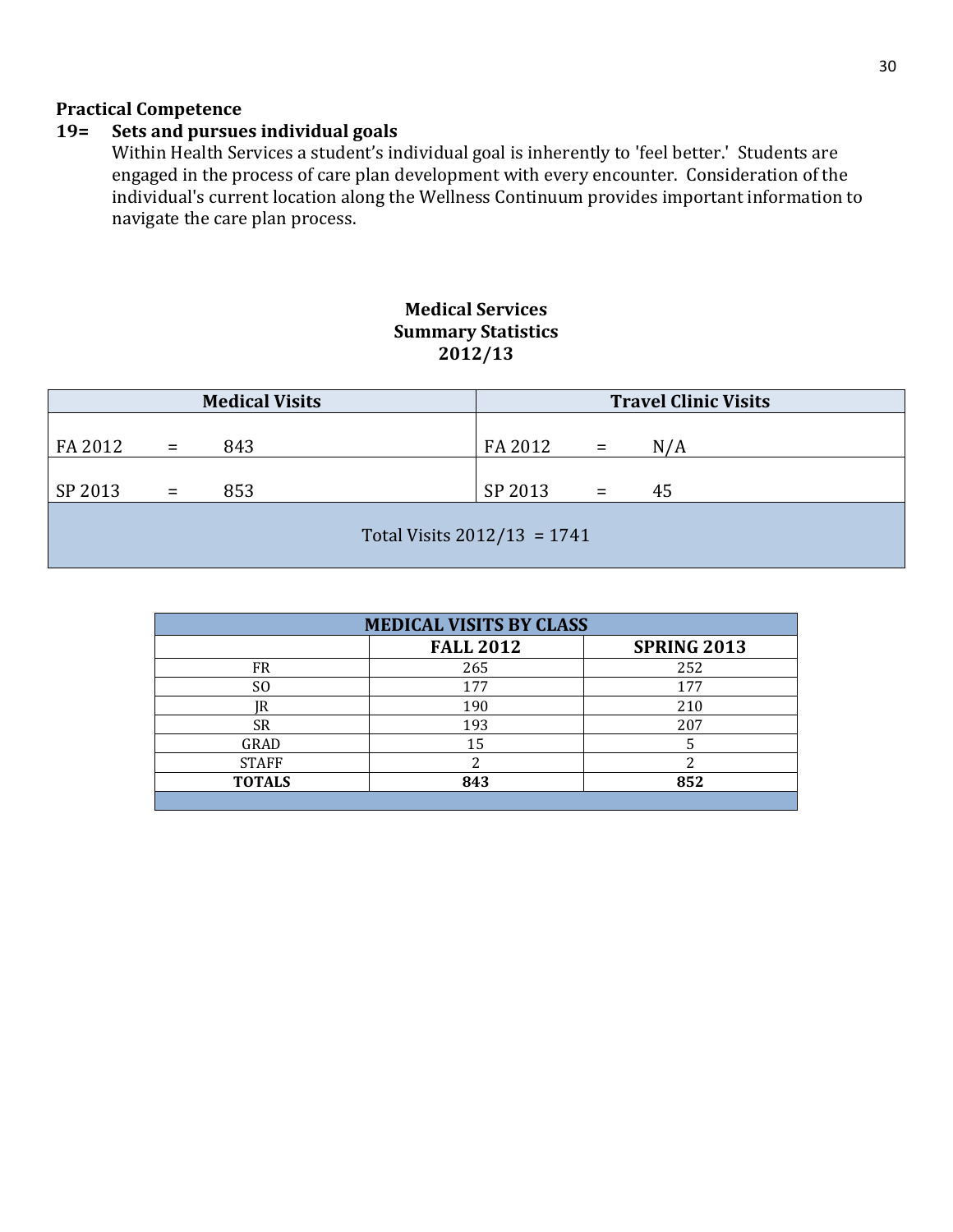# **Student Success and Wellness Tutorial Services Intended Learning Outcomes 2012-2013**



# **Mission Statement**

The Tutorial Center provides academic enrichment resources to assist all students as they manage the demands of multiple course requirements.

# **Program Overview**

The Tutorial Center also employs a staff of student tutors and alternate media student workers. Tutors are certified for academic excellence in one or a variety of subjects, alternate media techs are trained using the program manual developed by the Academic Support Program Coordinator. Faculty members across departments collaborate with the Tutorial Center Director to recruit qualified tutors. Each year, the tutors attend tutorial training which addresses student learning style and theory and how to effectively tutor students.

# **Tutorial Center Learning Outcomes**

#### **Cognitive Complexity**

During each tutoring session, these tutors and students engage with each other to build academic understanding and skills. **1160 students met with 89 tutors during 2012-2013.**

**1= Engage with others in constructive ways** 

Students engage in subject matter for over 150 courses, deepening their knowledge by learning from one another.

- **2= Assess assumptions and considers alternative perspectives and solutions**  Through one-on-one tutoring, group tutoring, and review sessions of up to 30 students, the Tutorial Center facilitates opportunities for students to collaborate and share varying ideas and viewpoints with one another
- **3= Openness to new ideas and perspectives**

Tutors and students connect with people whose learning styles and opinions differed from theirs and are encouraged to be open to the new ideas that were generated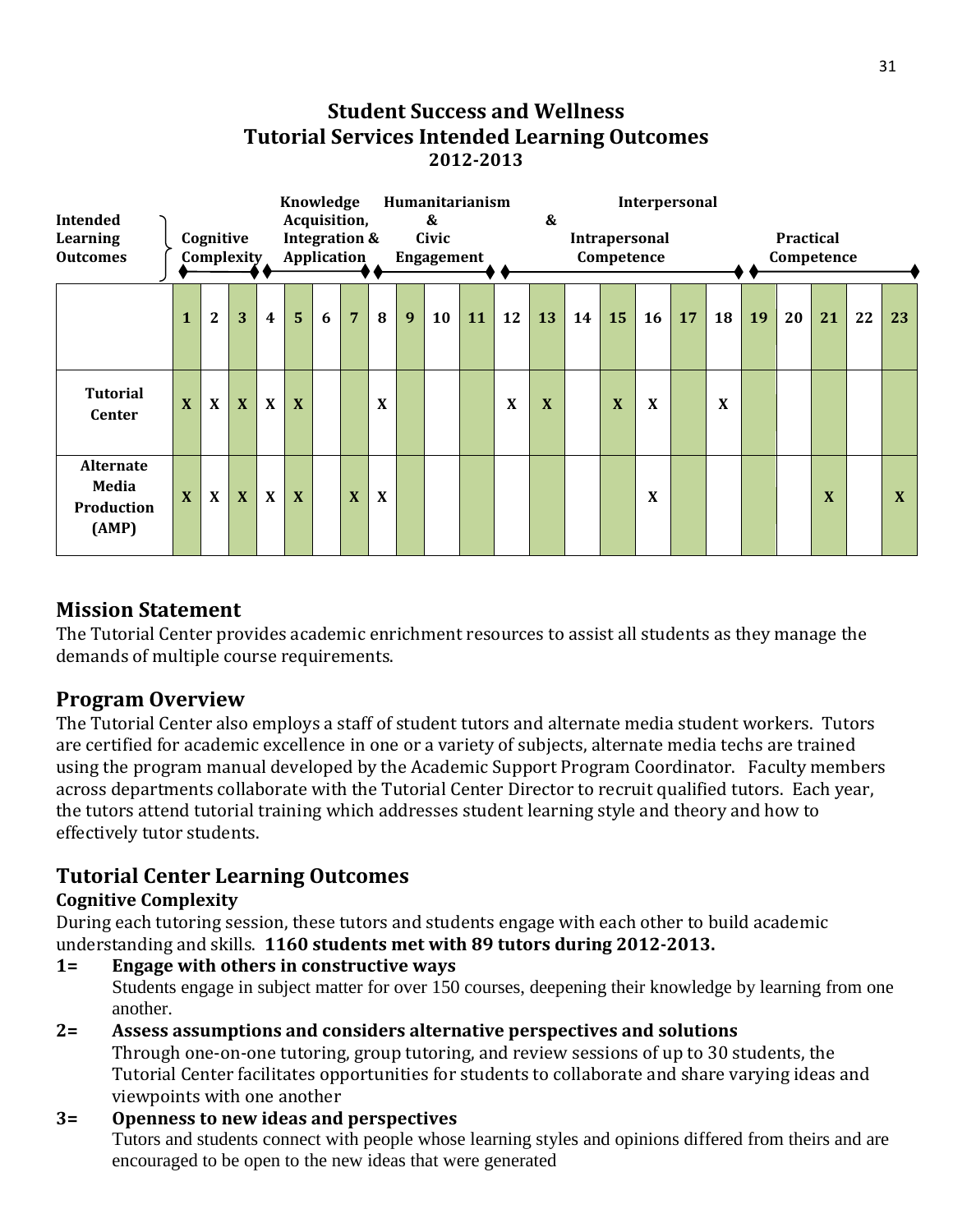#### **Knowledge Acquisition, Integration and Application**

Tutors are trained to use a variety of materials and strategies.

**4= Uses experience and other sources of information to create new insights**  They model various ways of acquiring knowledge to students, teaching them how to become independent and motivated learners

#### **5= Seeks new information to solve problems**  Tutors are also encouraged to ask deep questions, draw applications from their subject matter, and encourage students to search for answers beyond the textbook and lectures

#### **Humanitarianism & Civic Engagement**

The Tutorial Center provides free services to all students, regardless of cognitive ability, ethnicity, culture, or socio-economic background. In keeping with this, receptionists meet all students with a welcoming attitude, and are encouraged to always do their utmost to provide good service.

**8= A willingness to engage with individuals from a variety of abilities, cultures, ethnicities, and socio-economic backgrounds** 

Tutors also work with a wide variety of students, and are taught to differentiate their techniques to meet individual needs and learning styles. Finally, the tutoring relationship allows tutors and students to develop supportive and friendly relationships, building a broad sense of community and connection with others. 89 Tutorial Center employees connected with over 1160 students during 2012-2013

#### **Interpersonal/Intrapersonal**

We endeavor to create an atmosphere in the Tutorial Center where students remember that their academic efforts and growth can be an act of worship, and where they are supported holistically. During tutor and receptionist training, we emphasize our ultimate purpose to honor God through the pursuit of knowledge.

#### **12= Pursuit of knowledge is integrated with beliefs, values, and action**

During tutor and receptionist training, we emphasize our ultimate purpose to honor God through the pursuit of knowledge.

#### **13= Manages conflict constructively**

Tutors may dispel conflict between students and professors through mediation and refocusing student attention on learning and on better communication with the professor

#### **15= Practices self-efficacy**

A main goal of tutoring is to create active and independent learners from the student body. Tutors consistently address study habits, cognitive skills, and methods of building knowledge that students can practice on their own.

Tutors encourage students to accept where they are and build their knowledge and skills from there, focusing on what they can do and taking responsibility for their learning

#### **16= Works collaboratively with others**

We work in close collaboration with faculty to determine the best way to serve students' tutoring needs.

Tutors and students work collaboratively on a daily basis as they share knowledge. Receptionists work collaboratively with tutors to facilitate appointments and provide the best possible quality of service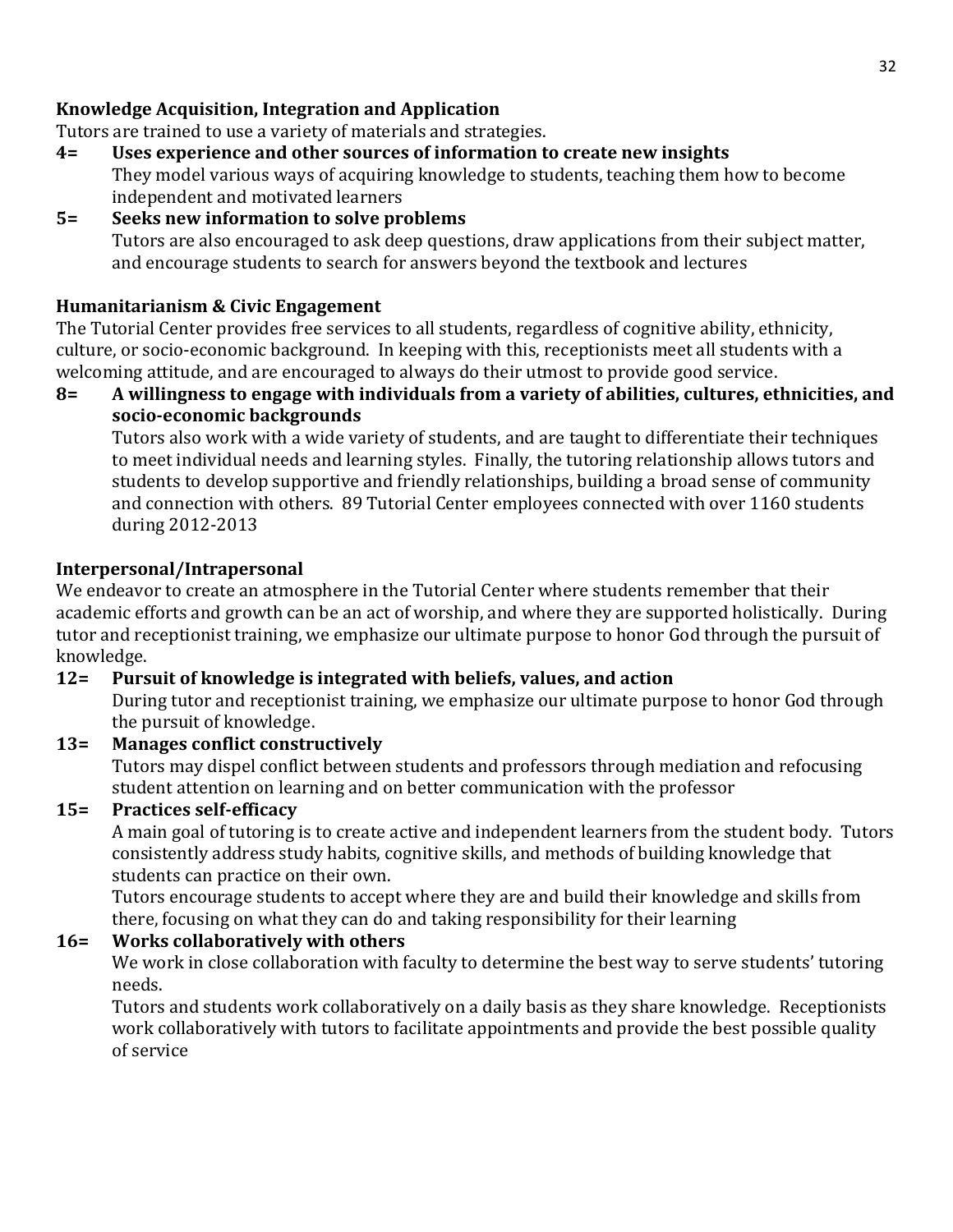#### **18= Demonstrates that self-interest is balanced by a sense of social responsibility**

We endeavor to create an atmosphere in the Tutorial Center where students remember that their academic efforts and growth can be an act of worship, and where they are supported holistically. We encourage tutors to balance a realistic view of their own needs and capacity with their responsibility and commitment to students. Tutors should have a positive experience, learning their subject more deeply by teaching others and developing lasting skills and experience. Tutors also go out of their way to change their schedules and plans to meet the needs of students, recognizing their responsibility to help others succeed as they have

#### **Practical Competence**

Tutors pursue personal goals by keeping their minds sharp in their subject area and building collaboration and teaching skills.

#### **19= Sets and pursues individual goals**

They encourage students to set overall goals for what they will gain from a course and manageable weekly steps to attain those goals

#### **20= Speaks and writes coherently and effectively**

Students are encouraged to verbalize their knowledge and learn to express it to others. Paper editors and writing tutors specifically teach writing skills and techniques that students can use on their own

#### **21= Uses technology ethically and effectively**

Tutors take plagiarism seriously and encourage students to work hard rather than take an easy way out, emphasizing moral choices in the use of the internet. The Tutorial Center provides a computer lab and software for educational use so students can utilize technology when building knowledge. Receptionists use AccuTrack, an appointment scheduling and tracking system, to effectively meet students' tutoring needs

#### **22= Demonstrates leadership skills**

Tutors show leadership skills throughout the year: by serving students at NSO, taking on extra job training, stepping up to lead review sessions, and working late or adding hours to help struggling students.

#### **23= Demonstrates effective stewardship of resources**

Tutors model how to use all available resources for learning, from the textbook, syllabus, & lectures to tutoring, study groups, professor assistance, time management and organization. Receptionists use good judgment to allocate Tutorial resources (such as appointment times, space, and study materials) in the way that will best suit student needs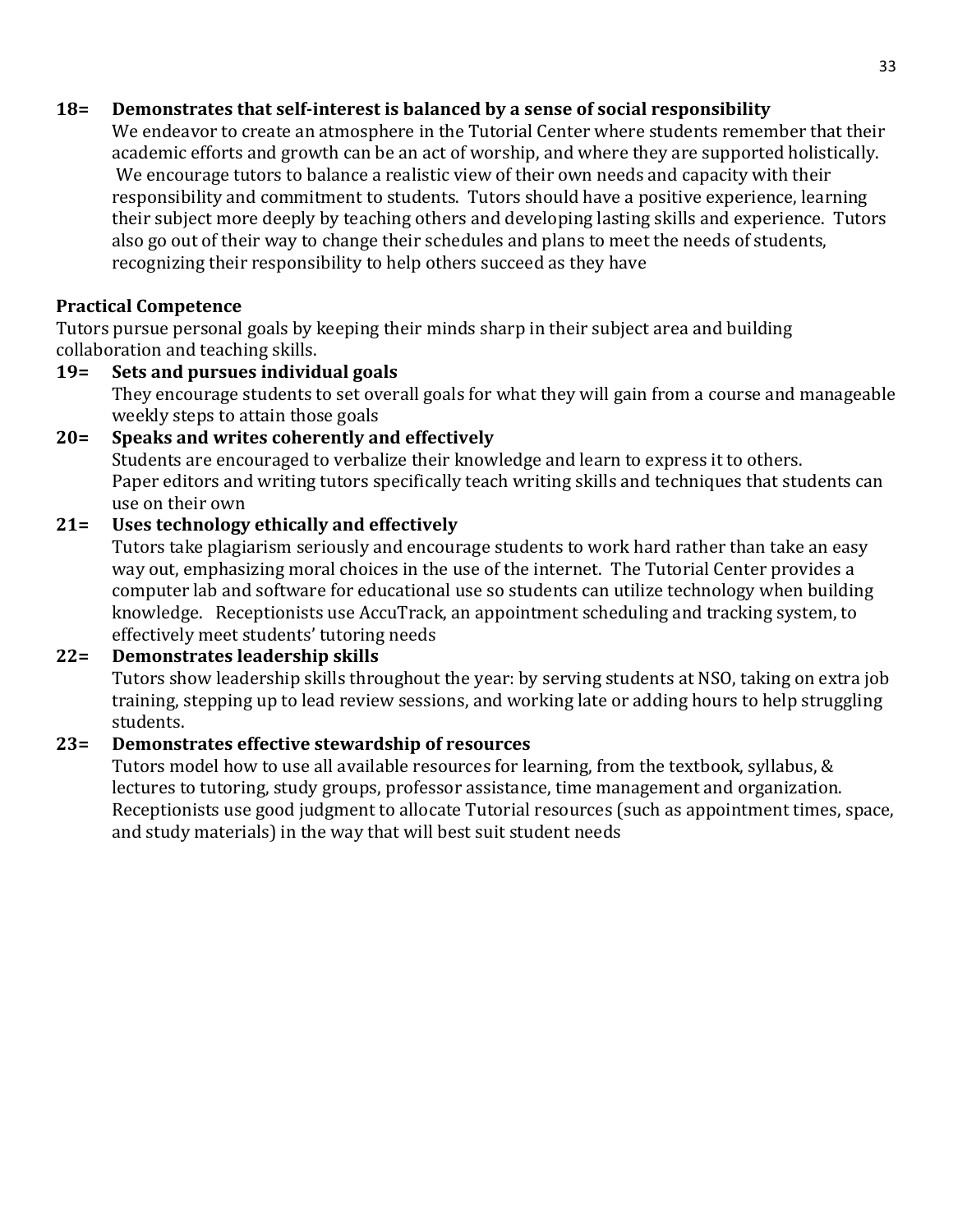#### **Tutorial Center Summary Statistics 2011 -2013**

|                                                                           | 2011/12     | Diff 10/11                         | 2012/13 | Diff 11/12      |
|---------------------------------------------------------------------------|-------------|------------------------------------|---------|-----------------|
| <b>Days Tutorial Center open</b>                                          | 146         | Down 10%<br>(shorter<br>semesters) | 140     | Down 4%         |
| <b>Academic courses tutored</b>                                           | 156         | No change                          | 143     | Down 9%         |
| Total # of tutoring visits                                                | 1902        | Up 6%                              | 2275    | Up 16%          |
| Total # of visits that occurred<br>outside of TC (Bond, library,<br>etc.) | not counted | n/a                                | 93      | n/a             |
| Total # of students tutored                                               | 844         | Down 10%                           | 1160    | Up 27%          |
| <b>Number of sign-ins</b>                                                 | 5986        | Down 1%                            | 7197    | Up 17%          |
| Total hours based on sign-ins                                             | 13,113      | Up 19%                             | 9127    | Down 44%        |
| <b>Number of walk-in visits</b>                                           | 5570        | Up 4.9%                            | 4378    | <b>Down 27%</b> |
| Total # tutors employed                                                   | 85          | Down 3%                            | 89      | Up 4%           |
| Total # review sessions                                                   | 164         | Up 13%                             | 152     | Down 8%         |
| Total # students attended<br>review sessions                              | 410         | <b>Down 13%</b>                    | 596     | Up 31%          |
| Total # courses with review<br>sessions                                   | 22          | Down 22%                           | 14      | Down 57%        |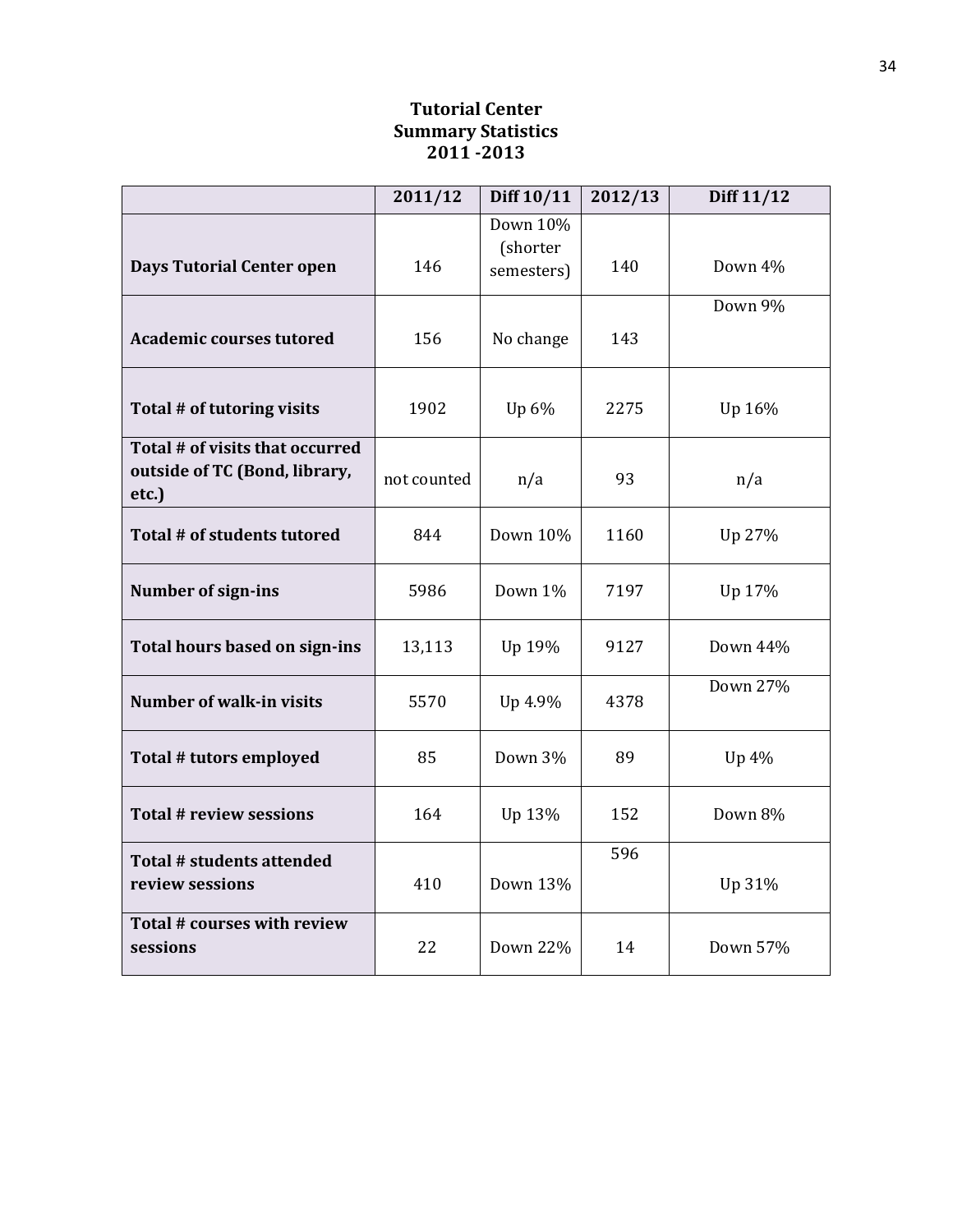| <b>ACTIVITY SUMMARY 2012-2013</b>                               |                |            |         |  |  |  |  |  |  |  |
|-----------------------------------------------------------------|----------------|------------|---------|--|--|--|--|--|--|--|
| <b>Tutoring &amp; Review Sessions</b><br>by Academic Department | # Visitors     | # Sign-ins | # Hours |  |  |  |  |  |  |  |
| Art and Design                                                  | 1              | 1          | 2       |  |  |  |  |  |  |  |
| Biology                                                         | 485            | 1959       | 2898    |  |  |  |  |  |  |  |
| Chemistry                                                       | 328            | 1125       | 1370    |  |  |  |  |  |  |  |
| <b>Communication &amp; Theatre</b>                              | 17             | 22         | 36      |  |  |  |  |  |  |  |
| Family & Consumer Science                                       | 11             | 22         | 40      |  |  |  |  |  |  |  |
| History & Political Science                                     | 28             | 59         | 81      |  |  |  |  |  |  |  |
| Kinesiology                                                     | $\overline{c}$ | 2          | 3       |  |  |  |  |  |  |  |
| Lit. Journalism & Modern<br>Language                            | 17             | 543        | 617     |  |  |  |  |  |  |  |
| Math, Information and Computer<br>Science                       | 133            | 325        | 434     |  |  |  |  |  |  |  |
| Music                                                           | 23             | 34         | 42      |  |  |  |  |  |  |  |
| Paper Editing                                                   | 68             | 132        | 124     |  |  |  |  |  |  |  |
| Physics & Engineering                                           | 41             | 97         | 126     |  |  |  |  |  |  |  |
| Psychology                                                      | 65             | 127        | 229     |  |  |  |  |  |  |  |
| School of Theology & Christian<br>Ministry                      | 42             | 91         | 121     |  |  |  |  |  |  |  |
| <b>School of Business</b>                                       | 151            | 309        | 422     |  |  |  |  |  |  |  |
| Sociology & Social Work                                         | 8              | 24         | 27      |  |  |  |  |  |  |  |
| School of Nursing, Undergrad                                    | 298            | 1055       | 1511    |  |  |  |  |  |  |  |
| School of Education, Undergrad                                  | 1              | 1          | 1       |  |  |  |  |  |  |  |
| <b>TOTALS 12/13</b>                                             | 1718           | 5927       | 8083    |  |  |  |  |  |  |  |
| <b>TOTALS 11/12</b>                                             | 1902           | 5986       | 8078    |  |  |  |  |  |  |  |
| Compared to 11/12                                               | $-1.5%$        | $-0.8%$    | .1%     |  |  |  |  |  |  |  |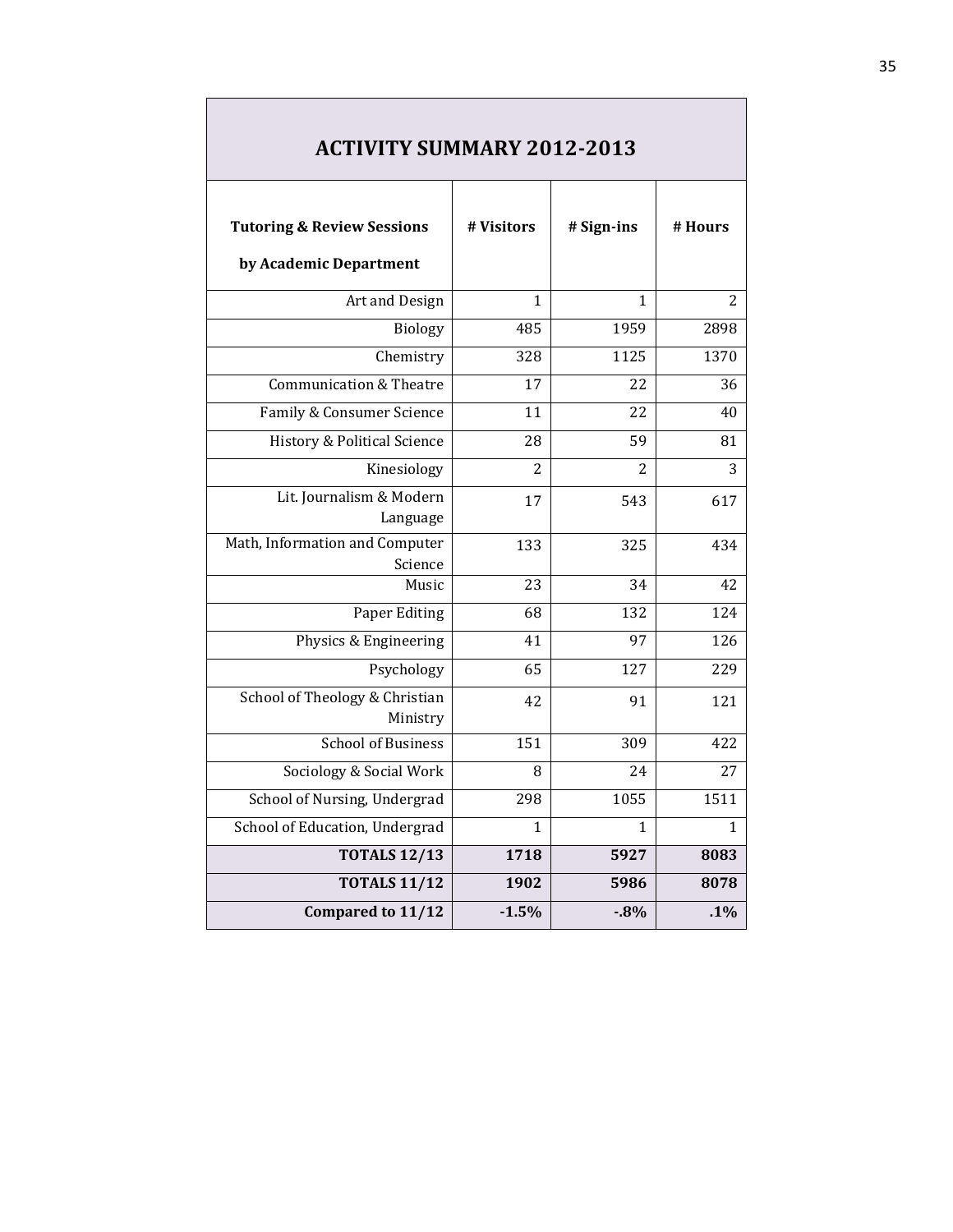# **Alternate Media Production Intended Learning Outcomes 2012-2013**

| Intended<br>Learning<br><b>Outcomes</b>          |   | Cognitive    | Complexity |   | Knowledge<br>Acquisition,<br>Integration &<br>Application |   |                |   |   | Humanitarianism<br>&<br>Civic<br>Engagement |    |    |           |    | Interpersonal<br>×.<br><b>Intrapersonal</b><br>Competence |    |    |    |    | <b>Practical</b><br>Competence |                |    |             |
|--------------------------------------------------|---|--------------|------------|---|-----------------------------------------------------------|---|----------------|---|---|---------------------------------------------|----|----|-----------|----|-----------------------------------------------------------|----|----|----|----|--------------------------------|----------------|----|-------------|
|                                                  |   | $\mathbf{2}$ | 3          | 4 | $5\overline{5}$                                           | 6 | $\overline{7}$ | 8 | 9 | 10                                          | 11 | 12 | <b>13</b> | 14 | 15                                                        | 16 | 17 | 18 | 19 | 20                             | <b>21</b>      | 22 | 23          |
| <b>Alternate</b><br>Media<br>Production<br>(AMP) | X | X            | X          | X | X                                                         |   | X              | X |   |                                             |    |    |           |    |                                                           | X  |    |    |    |                                | v<br>$\Lambda$ |    | $\mathbf x$ |

# **Mission Statement**

Alternate Media Production is committed to provide high quality digital media for students with disabilities at PLNU.

#### **Program Overview**

Services provided in the tutorial center include the Alternate Media Program in which student workers produce digital texts for qualified students with disabilities.

Research indicates that students who assist other student in the learning process earn higher grades on exams and retain information learned for longer periods. Research also supports that students who are tutored by peers also perform better in school. The resources include: peer tutoring, review sessions, paper editing, digital texts, and assistive technology. The tutorial center continues to provide tutoring to the entire student population at no cost.

#### **Cognitive Complexity**

**1= Engage with others in constructive ways** 

AMP student workers provide input for goals and best practices for providing alternate media, sharing ideas and suggestions

- **2= Assess assumptions and considers alternative perspectives and solutions** Students with learning differences discuss what accommodations or strategies they have found helpful or not in the past, and problem solve with support to find the best solutions for their needs
- **3= Openness to new ideas and perspectives** In 2012-2013 the AMP student coordinator and assistants researched educational smartphone apps, external hard drives, and scanners, exploring new directions and goals for the AMP program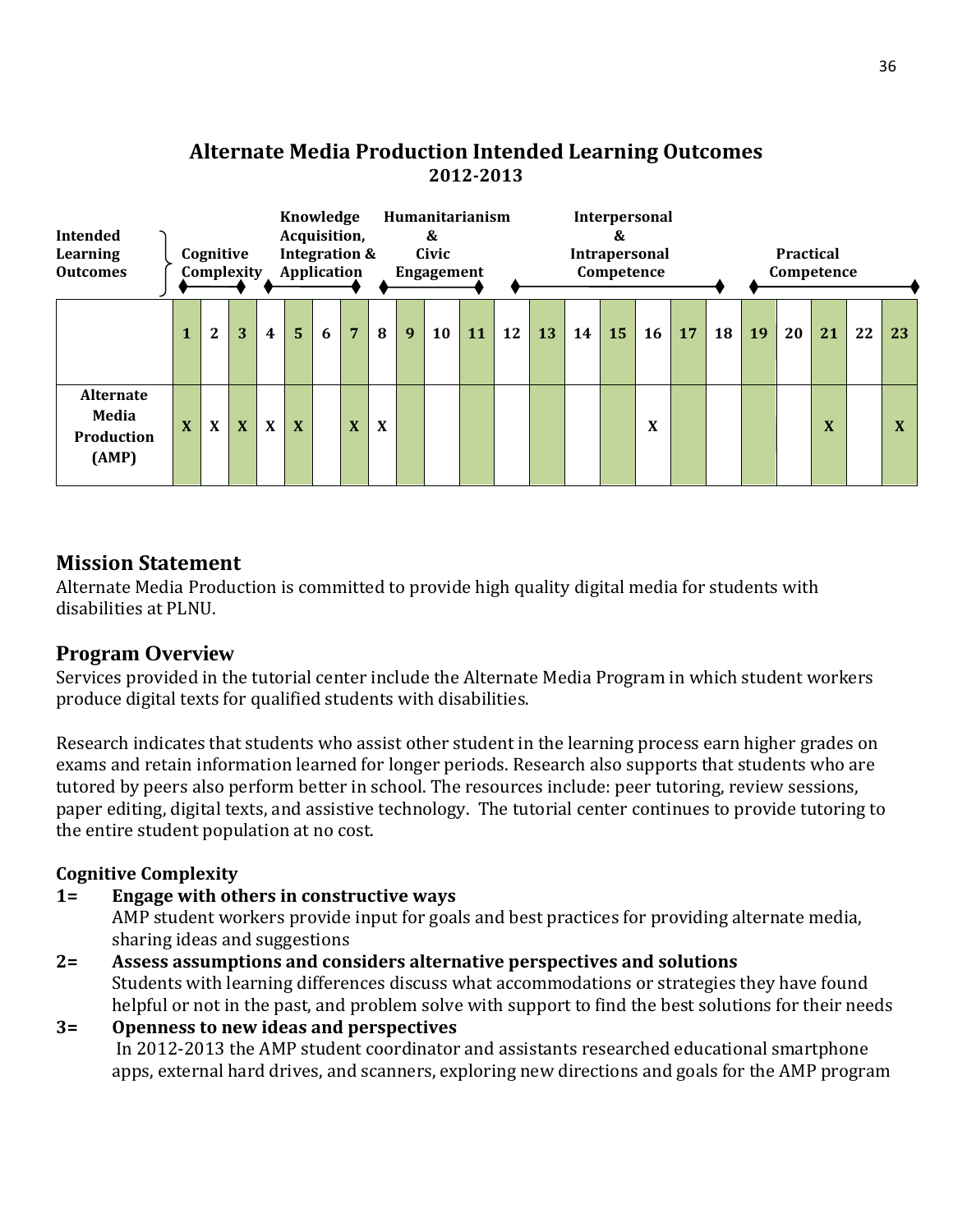#### **Knowledge Acquisition, Integration and Application**

- **4= Uses experience and other sources of information to create new insights**  AMP student assistants update training materials based on their work experiences and make suggestions for future goals and directions for the AMP program.
- **5= Seeks new information to solve problems** Students receiving Alternate Media are asked to reflect on their use of supports and evaluate whether it was successful or what other options they could try
- **7= Engages in experiential activities in preparation for the workforce** AMP student assistants research the best resources and methods for doing their work, seeking to expand the program and find the best ways to provide accommodations for students

#### **Humanitarianism & Civic Engagement**

The Academic Support Program Coordinator and Alternate Media student assistants work with students with learning differences in an effort to find and provide supports that will fit their needs.

**8= A willingness to engage with individuals from a variety of abilities, cultures, ethnicities, and socio-economic backgrounds**

The program exists to find ways for all students to be academically successful

#### **Interpersonal/Intrapersonal**

The Director of Disability Resources, Academic Support Coordinator and AMP student coordinator meet with qualifying students to discuss their learning styles and what technology or other supports best suit their needs, and build a relationship so the students feel comfortable checking in with AMP staff.

**16= Works collaboratively with others**

Alternate Media student assistants collaborate with the Director and Coordinators, then work as a team to provide quality audio textbooks in a timely manner

#### **Practical Competence**

The Coordinator and student assistants work with assistive software such as Kurzweil3000, Read and Write Gold, Zoom Text and Dragon Naturally Speaking in order to use technology to support students' learning.

#### **21= Uses technology ethically and effectively**

The Coordinator and student assistants work with assistive software such as Kurzweil3000, Read and Write Gold, ZoomText and Dragon Naturally Speaking in order to use technology to support student learning. The AMP Program successfully provided 37 audio textbooks to students & trained 22 students to use Read and Write Gold during 2012-2013

#### **23= Demonstrates effective stewardship of resources**

The AMP Program continued digitalization of the audio textbook library to an external hard drive, with the future goal of providing Alternate Media through a media server. Digitalization will help the AMP Program conserve space for CD storage, fit the future goals of ITS, and make providing Alternate Media more time efficient for students and AMP assistants